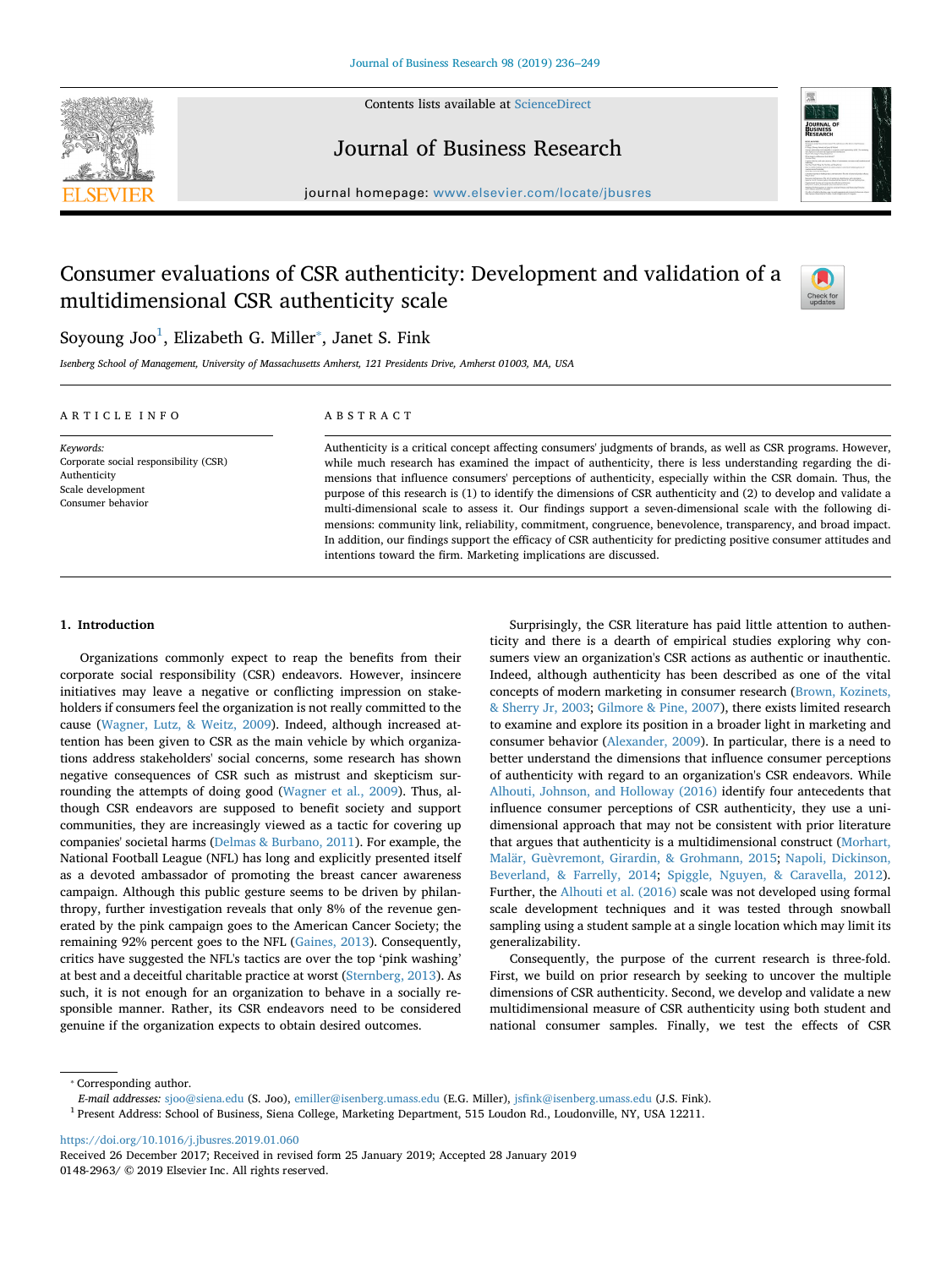authenticity on a variety of consumer outcomes and identify the differential effects of distinct CSR authenticity dimensions on these outcomes.

We begin with a review of the existing authenticity literature, identifying six potential dimensions (community link, reliability, commitment, congruence, benevolence, transparency) for inclusion in our scale development. We then conduct focus group interviews to validate these dimensions, adding a seventh factor (broad impact) and one control variable (personal connection) to our measures (study 1). Next, we test (study 2), validate (study 3), and apply (study 4) our multidimensional CSR authenticity scale, ending with a discussion of implications and future research directions.

## **2. Conceptual background: CSR, authenticity, and CSR authenticity**

Corporate social responsibility (CSR) has been defined as an organization's endeavors and standing in regard to its societal or stakeholder obligations to increase its positive impact and minimize its negative impact on society ([Brown & Dacin, 1997](#page-12-9)). Due to various market forces such as severe competition, increased media scrutiny, and growing expectations among various stakeholders such as consumers and employees ([Cone, 2013\)](#page-12-10), CSR has become a focus of contemporary business practice ([Mackey & Sisodia, 2013\)](#page-12-11) leading researchers to advocate examining the context, processes, and outcomes of such social endeavors (e.g., [Ellen, Webb, & Mohr, 2006\)](#page-12-12). One factor which has been identified as an important component of the success of CSR programs and which has been found to influence the organizational benefits associated with CSR programs is authenticity [\(Beckman, Colwell, &](#page-11-2) [Cunningham, 2009;](#page-11-2) [Mazutis & Slawinski, 2014](#page-12-13)).

Authenticity has been defined as evaluations, judgments, or assessments of how real or genuine something is ([Beckman et al., 2009](#page-11-2); [Grayson & Martinec, 2004](#page-12-14)) and has been identified as a vital concept of contemporary life ([Brown et al., 2003](#page-12-4); [Grayson & Martinec, 2004](#page-12-14)). As such, the concept of authenticity has been discussed in various disciplines including marketing (e.g., [Alexander, 2009;](#page-11-0) [Gilmore & Pine,](#page-12-5) [2007;](#page-12-5) [Moulard, Garrity, & Rice, 2015\)](#page-12-15), consumer research (e.g., [Beverland, 2006](#page-12-16); [Beverland & Farrelly, 2010](#page-12-17)), tourism (e.g., [Wang,](#page-12-18) [1999\)](#page-12-18), brand management [\(Morhart et al., 2015](#page-12-6); [Napoli et al., 2014](#page-12-7)), culture (e.g., [Frazier, Gelman, Wilson, & Hood, 2009](#page-12-19)), communication (e.g., [Molleda, 2010\)](#page-12-20), brand extension ([Spiggle et al., 2012](#page-12-8)), and CSR ([Alhouti et al., 2016;](#page-11-1) [Beckman et al., 2009;](#page-11-2) [Godfrey, 2005;](#page-12-21) [Mazutis &](#page-12-13) [Slawinski, 2014](#page-12-13)). Across these literatures, authenticity has commonly been considered a multi-dimensional construct rather than a unidimensional construct [\(Beckman et al., 2009;](#page-11-2) [Beverland & Farrelly,](#page-12-17) [2010;](#page-12-17) [Leigh, Peters, & Shelton, 2006;](#page-12-22) [Mazutis & Slawinski, 2014](#page-12-13); [McShane & Cunningham, 2012;](#page-12-23) [Morhart et al., 2015;](#page-12-6) [Napoli et al.,](#page-12-7) [2014\)](#page-12-7). However, what these researchers measured as authenticity varies. Our research extends the prior literature by using it to identify an initial set of factors of authenticity perceptions and then integrating and expanding this set to construct and validate a scale for measuring CSR authenticity across different contextual settings.

Defining authenticity and its effects on consumer evaluations appears to be complex due to its subjective and contextual nature. Different authenticity perceptions seem unique to specific domains ([Grayson & Martinec, 2004](#page-12-14); [Newman, 2016\)](#page-12-24). Indeed, it has been proposed that the notion of authenticity is 'socially-constructed' in which an individual's perceptions and expectations of authenticity depend on the specific situation and context (e.g., [Belk & Costa, 1998](#page-11-3); [Beverland &](#page-12-17) [Farrelly, 2010;](#page-12-17) [Molleda, 2010\)](#page-12-20). In other words, elements of the context can change views of authenticity, meaning that consumers may respond differently to multiple CSR initiatives by the same company or industry or to the same CSR initiative when moved to a different context (i.e., company or industry) because they judge the authenticity of the initiatives differently. Given the importance of authenticity for the success of CSR programs combined with the potential context-dependence

of its drivers, it is important to understand the dimensions of authenticity within the CSR domain.

Authenticity within the CSR domain has been defined as "the perception of a company's CSR actions as a genuine and true expression of the company's beliefs and behavior toward society that extend beyond legal requirements" ([Alhouti et al. 2016, p. 1243\)](#page-11-1). However, the complex nature and dimensionality of consumer evaluations of CSR authenticity have not been explicitly conceptualized in a CSR context. Existing studies of CSR authenticity are mostly conceptual (e.g., [Driver,](#page-12-25) [2006;](#page-12-25) [Mazutis & Slawinski, 2014](#page-12-13)) or qualitative in nature and largely explore authenticity based on employee perceptions ([Beckman et al.,](#page-11-2) [2009;](#page-11-2) [McShane & Cunningham, 2012\)](#page-12-23). A notable exception is work by [Alhouti et al. \(2016\)](#page-11-1). [Alhouti et al. \(2016\)](#page-11-1) proposed a unidimensional measure of CSR authenticity with eight items (e.g., the company's CSR actions are genuine, the company is a socially responsible company). However, given that authenticity is commonly perceived as multidimensional (e.g., [Morhart et al., 2015](#page-12-6); [Napoli et al., 2014](#page-12-7); [Spiggle](#page-12-8) [et al., 2012\)](#page-12-8), there is still a need to better understand and explicate the dimensions which contribute to consumer perceptions of authenticity within the CSR domain. Indeed, we are unaware of any attempt to develop a multidimensional scale of consumer-based authenticity (i.e., one based on consumer evaluations of authenticity).

Building on the previous authenticity literature, we conceptualize consumer-based CSR authenticity as a multidimensional construct including seven different, yet interconnected, dimensions and design a scale to measure it. We test two plausible conceptualizations of consumer-based CSR authenticity as first-order and second-order constructs. In addition, a unidimensional CSR authenticity construct is also examined to compare to our proposed multidimensional constructs in order to better determine its dimensionality.

## **3. The scale development process**

In order to develop a multidimensional measure of consumer-based CSR authenticity, we follow traditional scaling procedures as a guide ([Brakus, Schmitt, & Zarantonello, 2009](#page-12-26); [Churchill Jr., 1979](#page-12-27)). The overall process involves the following steps: (1) an in-depth literature review to discover the dimensions that can be used to measure consumer perceptions of CSR authenticity; (2) focus group interviews for an initial validation of these dimensions ( $n = 23$ ; study 1) in order to (3) generate potential scale dimensions and items; (4) a survey to formally pretest the measure ( $n = 216$ ; study 2); (5) an additional survey to test the revised measure with purified items from the pretest (*n* = 609; study 3); and (6) a survey to test the effects of the measure for application ( $n = 720$ ; study 4).

### *3.1. Phase 1: Dimension discovery – Literature review*

To determine the dimensions of consumer-based CSR authenticity, we began with an extensive literature review. Based on this review, we identified six potential authenticity dimensions: community link, reliability, commitment, congruence, benevolence, and transparency. Five dimensions were primarily derived from a close reading of research on authenticity in the context of CSR based on the seven factors that were proposed in [Beckman et al. \(2009\)](#page-11-2) as well as the three indicators that were discussed in [Godfrey \(2005\).](#page-12-21) One factor from [Beckman et al. \(2009\)](#page-11-2) (taking a holistic view of the impact of business on all stakeholders) was eliminated given that the current research focuses on consumer perceptions of authenticity rather than a holistic impact of business on *all* stakeholders (e.g., employees, the investors, the suppliers). Two factors (tailored to social needs of the country and visibly enacted in the community) from [Beckman et al.'s \(2009\)](#page-11-2) study were combined as one dimension and categorized as *community link* in the current research given that these two factors are both closely related to meeting the social needs of the CSR recipients. The concept of *community link* dimension was also discussed in [Mazutis and Slawinski](#page-12-13)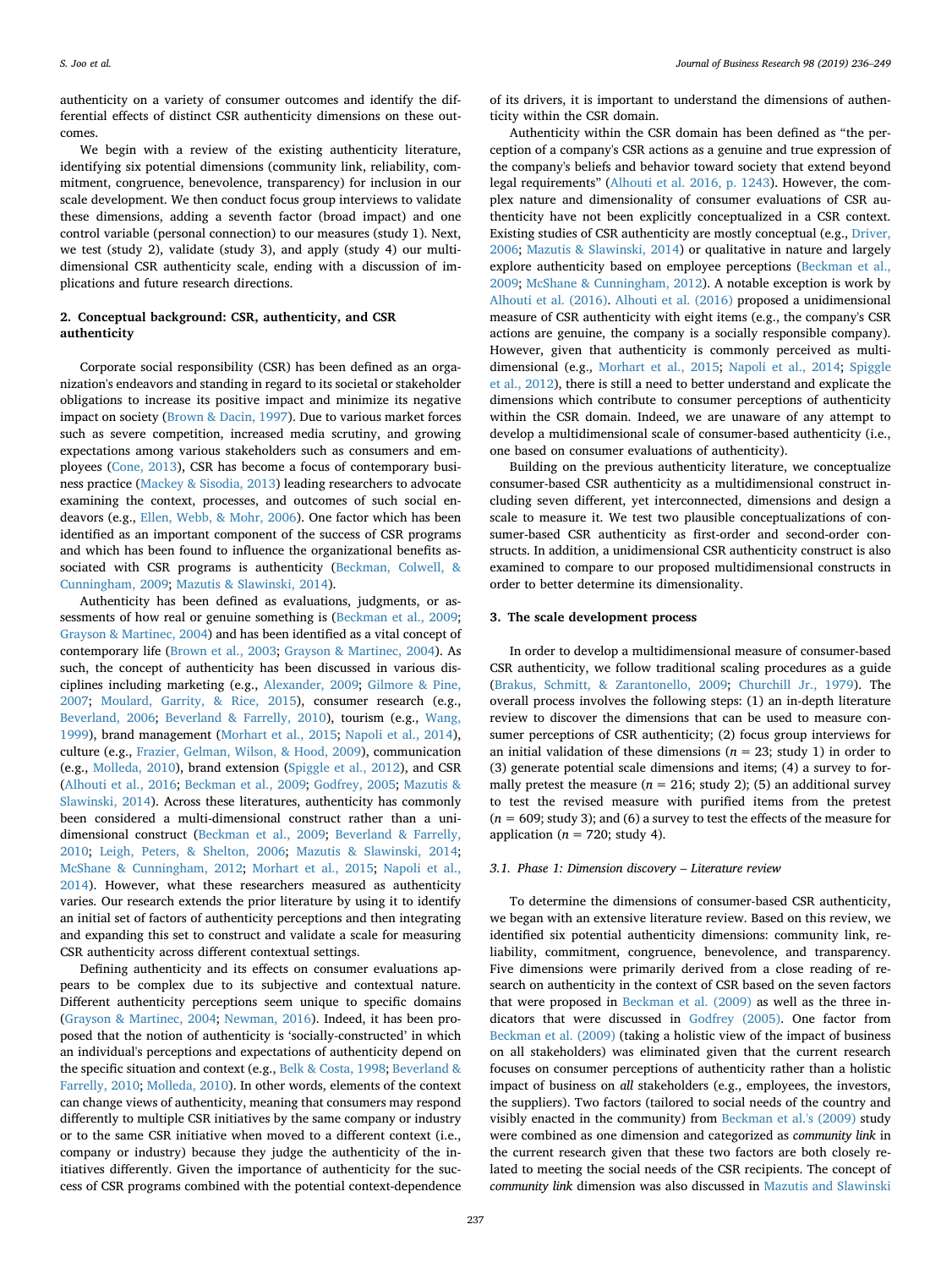[\(2014\),](#page-12-13) labeled as 'social connectedness' and in [Godfrey \(2005\),](#page-12-21) labeled as 'responsiveness.' Among the remaining four factors proposed by [Beckman et al. \(2009\)](#page-11-2), two factors (more than just a business case and transparency) appeared similar to two indicators noted in [Godfrey](#page-12-21) [\(2005\)](#page-12-21) (stability and transparency); we incorporated these as two dimensions of CSR authenticity labeled *commitment* and *transparency*, respectively. The remaining two factors (consistency and deeply embedded in the fabric of the firm) from [Beckman et al. \(2009\)](#page-11-2) were also deemed relevant and thus included in the current research as *reliability* and *congruency*, respectively. The notion of the *congruence* dimension was also noted in [Mazutis and Slawinski \(2014; labeled distinctiveness\)](#page-12-13) and in [Alhouti et al. \(2016; labeled fit\)](#page-11-1).

We also attempted to uncover any missing facets of authenticity perceptions through an examination of the authenticity literature in other disciplines. We reviewed > 33 aspects that researchers have proposed contribute to or reflect authenticity across various disciplines (e.g., marketing, brand management, leadership). While a majority of these aspects appeared similar or redundant (e.g., transparency and congruency in authentic leadership; consistency in brand management) to the five dimensions identified from reviewing authenticity in the CSR literature (and discussed in the prior paragraph) or relevant only within a specific context – but not within the CSR context – we did identify one new element from marketing that seemed meaningful. In the context of brand authenticity, it has been proposed that displaying excessive commercial motives is viewed as one of the cues that contribute to inauthenticity [\(Beverland, 2006;](#page-12-16) [Beverland, Lindgreen, & Vink, 2008](#page-12-28); [Holt, 2002](#page-12-29); [Spiggle et al., 2012\)](#page-12-8). Indeed, [Moulard, Raggio, and Folse](#page-12-30) [\(2016\)](#page-12-30) define brand authenticity as the degree to which brand managers are perceived as being internally motivated, while external motivations (e.g., money, profits) are associated with brands and artists being seen as inauthentic [\(Moulard et al., 2015, 2016](#page-12-15); [Moulard, Rice,](#page-12-31) [Garrity, & Mangus, 2014\)](#page-12-31). For example, based on self-determination theory, [Moulard et al. \(2014, 2015, 2016\)](#page-12-31) argue that those who are true to themselves (i.e., authentic) are motivated by intrinsic motivations, while those driven by extrinsic motivations are often seen as not true to themselves (i.e., inauthentic). In a similar vein, previous CSR literature indicated that when CSR programs are viewed as over-commercialized, such insincere gestures could lead to unfavorable consumer evaluations ([Ellen et al., 2006;](#page-12-12) [Sen & Bhattacharya, 2001\)](#page-12-32). In contrast, [Ellen et al.](#page-12-12) [\(2006\)](#page-12-12) noted that when there is a perceived altruistic motive, an organization's CSR actions are judged more favorably. Thus, we added the dimension of *benevolence* as the desire of an organization's CSR endeavors to be perceived as altruistic. Thus, our review and synthesis of the existing literature yielded 6 potential dimensions of CSR authenticity (see [Table 1\)](#page-3-0), which we then submitted to additional testing.

#### *3.2. Phase 2: Study 1 – Testing and refining dimensions*

Having identified potential dimensions of CSR authenticity, we next conducted focus group interviews with a broad range of consumers in order to confirm that the dimensions sufficiently reflect actual consumer perceptions and to ensure that no dimensions had been overlooked. Five focus groups (total  $n = 23$  with 5 per group for all but one group with 3 participants) were conducted. Focus group participants ranged in age from 20 to 55; 91% were Caucasian; 52% were female. Participants were recruited via announcements in two graduate and two undergraduate business classes at a large northeastern US university. Additional adult participants were also recruited via snowball sampling at the same institution.

Three CSR programs from the NFL (Play 60, Heads Up Football, A Crucial Catch) were used as the context. These programs provide an appropriate context for researching both CSR and consumers' search for authenticity for several reasons. Sport organizations are considered public goods with a built-in responsibility to give back and support their communities [\(Siegfried & Zimbalist, 2000](#page-12-33)) and are unique for being both social and economic institutions. This need to balance social and

economic goals makes sport organizations well-suited for researching CSR issues [\(Bradish & Cronin, 2009](#page-12-34); [Mazutis & Slawinski, 2014\)](#page-12-13). In particular, the NFL has been the most popular sport in North America for more than three decades ([Schwartz & McGarry, 2014\)](#page-12-35) and contributes a high expenditure to diverse types of CSR programs [\(Extejt, 2004\)](#page-12-36).

The focus group moderator provided descriptions of the three CSR programs as well as definitions of CSR and CSR authenticity. Participants then discussed their ideas about authenticity regarding these three programs. Specifically, the group was asked open-ended questions including: Which of these programs seem most genuine or authentic to you? What aspects of these programs make them authentic in your opinion? What aspects, if any, make any of these feel inauthentic to you? and How would you rank the three different CSR programs based on your authenticity perceptions? Additional follow-up questions were asked for clarification, when needed.

Responses were analyzed by moving back and forth iteratively between the transcriptions and the extant literature to identify patterns of meaning and emergent themes [\(Boyatzis, 1998\)](#page-12-37). We first coded the transcriptions using codes not based on any preexisting notions or dimensions from the literature (e.g., high involvement, donation proximity, cause importance, altruistic motives, profit seeking motives, pursuing own benefits, hypocrisy, actual impact, personal relevancy). In the second step, these codes were then compared to the dimensions identified in the authenticity literature; 83 of the initial 97 codes corresponded to the 6 dimensions we had identified from the literature. An analysis of the remaining 14 codes suggested two additional dimensions, as discussed below.

Thus, analysis of the focus group interviews led to three insights. First, the vast majority of participants generally accepted the proposed six dimensions as meaningful components in evaluating an organization's diverse CSR programs. Second, two additional factors – *broad impact* and *personal connection* – were identified as meaningful dimensions of perceptions of CSR authenticity. However, because one's personal connection to a specific cause may vary depending on his/her personal experience and/or situations, this factor is treated as a control variable rather than being added as an additional dimension. Lastly, the data indicate that all of the focus group participants unanimously agreed that perceptions of CSR authenticity are an important concept when assessing an organization's CSR programs.

Thus, based on our analysis of the literature combined with the results from our focus groups, we propose a seven dimension consumerbased CSR authenticity scale. The definition of each dimension and examples of evidence for these dimensions from the focus groups are discussed below.

## *3.3. Dimensions of CSR authenticity*

The seven dimensions of our proposed consumer-based CSR authenticity scale are: community link, reliability, commitment, congruence, benevolence, transparency, and broad impact.

#### *3.3.1. Community link*

Community link refers to the degree to which stakeholders perceive CSR initiatives to be connected to their communities [\(Beckman et al.,](#page-11-2) [2009\)](#page-11-2). Initiatives are perceived as more authentic when they serve stakeholders' interests and/or benefit the local community and support the people within the community ([Beckman et al., 2009;](#page-11-2) [Driver, 2006](#page-12-25); [Mazutis & Slawinski, 2014](#page-12-13)). Indeed, [Mazutis and Slawinski \(2014\)](#page-12-13) argue that social connectedness to communities (the degree to which an organization's CSR activities are linked to the social context in which the organization operates) is one of two core dimensions of authenticity perceptions.

Consistent with these ideas, focus group participants used the degree to which CSR programs met social needs and benefitted the local community as a criteria for assessing their authenticity. As participants commented,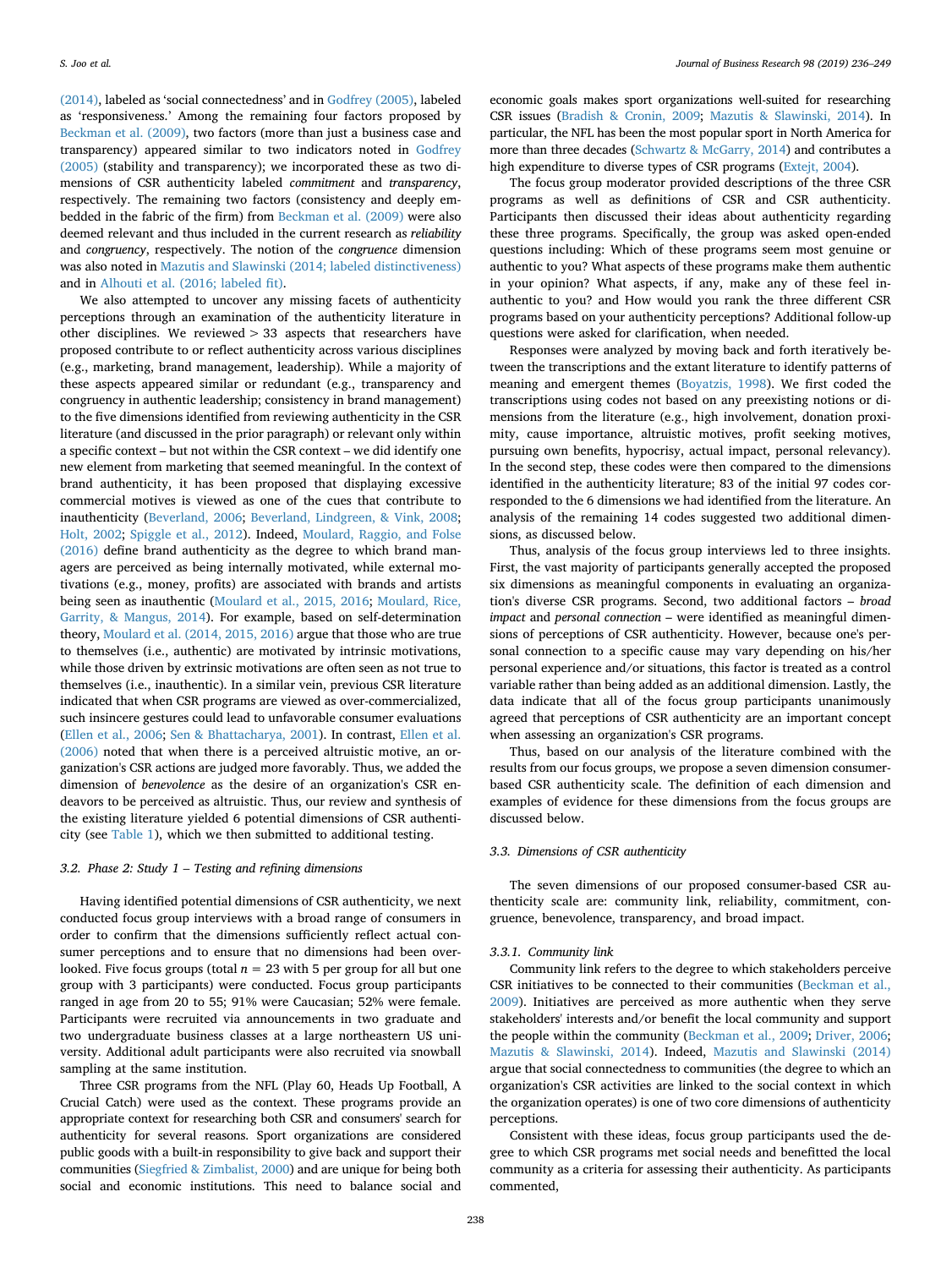<span id="page-3-0"></span>

| Dimension      | Definition                                                                                                                                                                    | Related dimension(s)/literature                                                                                                                                                                                                                                                                                                                                                                                                                                                                                     |
|----------------|-------------------------------------------------------------------------------------------------------------------------------------------------------------------------------|---------------------------------------------------------------------------------------------------------------------------------------------------------------------------------------------------------------------------------------------------------------------------------------------------------------------------------------------------------------------------------------------------------------------------------------------------------------------------------------------------------------------|
| Community link | The degree to which stakeholders perceive CSR initiatives are connected<br>to their communities.                                                                              | • Responsiveness (Godfrey, 2005)<br>• Tailored to the social needs of the community (Beckman et al., 2009)<br>• Visibly enacted in the community (Beckman et al., 2009)<br>• Social connectedness (Mazutis & Slawinski, 2014)<br>• Communal commitment (Leigh et al., 2006)                                                                                                                                                                                                                                         |
| Reliability    | The degree to which stakeholders perceive the CSR program actually<br>does what it promises to do.                                                                            | • The CSR program actually does what it promises to do (Alhouti et al., 2016;<br>Basu & Palazzo, 2008; Wagner et al., 2009).<br>• Consistency between a company's CSR endeavors and all other aspects of the<br>company's operations (Beckman et al., 2009)                                                                                                                                                                                                                                                         |
| Commitment     | The degree to which stakeholders perceive the organization as dedicated<br>or steadfast in the CSR initiatives as opposed to adjusting initiatives to<br>meet current trends. | • A company's consistent CSR engagements are an important indicator to avoid<br>inauthentic perceptions of the company's CSR endeavors showing the<br>company's long-term commitment to such CSR efforts (Godfrey, 2005)<br>• An organization's commitment to a designated CSR program (e.g., Beckman et al.,<br>2009)<br>• Guru's altruistic communal commitment preserves the authenticity subculture of<br>consumption among MG owners and furthers the collective's level of commitment<br>(Leigh et al., 2006) |
| Congruence     | The degree to which stakeholders perceive an alignment between an<br>organization's CSR efforts and the vital core of its own business.                                       | • Deeply embedded in the fabric of the firm (Beckman et al., 2009)<br>• Aligned with organization's true identity (McShane & Cunningham, 2012)<br>· Distinctiveness (Mazutis & Slawinski, 2014)<br>• Fit (Alhouti et al., 2016)                                                                                                                                                                                                                                                                                     |
| Benevolence    | The degree to which stakeholders perceive CSR initiatives as altruistic as<br>opposed to commercial (profit seeking).                                                         | • Downplaying commercial motives (Beverland, 2006)<br>• Avoiding brand exploitation (Spiggle et al., 2012)<br>• The lack of marker involvement strengthens MG owners' commitment to the<br>brand and subculture (Leigh et al., 2006)                                                                                                                                                                                                                                                                                |
| Transparency   | The degree to which stakeholders perceive CSR decisions, practices,<br>outcomes, etc. to be open and available to public evaluation.                                          | • Be open and available to public evaluation (e.g., Basu & Palazzo, 2008;<br>Beckman et al., 2009; Godfrey, 2005)                                                                                                                                                                                                                                                                                                                                                                                                   |

I know a lot of people when they think of CSR they usually think about *how it affects them and the area around them*. So if it doesn't affect your community, it may be hard to relate to the CSR. (female, age  $20-25^2$  $20-25^2$ )

If you know that the money is going to go to some organizations, there can be trust in that. But if you can see *how it*'*s going to affect me and my community directly*, then there is *even more trust* in that, I think. (male, age 20-25)

## *3.3.2. Reliability*

Reliability is defined as the degree to which stakeholders perceive that the CSR program actually does what it promises to do [\(Alhouti](#page-11-1) [et al., 2016;](#page-11-1) [Beckman et al., 2009](#page-11-2); [Wagner et al., 2009](#page-12-0)). It reflects whether the program is what it appears to be and not the result of spin or exaggerated claims [\(Brown et al., 2003;](#page-12-4) [Grayson & Martinec, 2004](#page-12-14)). What an organization *does* should be consistent with what it *says* about what it is *doing* to get stakeholders' acceptance and be considered as genuine or real. Relatedly, [Wagner et al. \(2009\)](#page-12-0) argued that an organization may be perceived as demonstrating hypocrisy (i.e., the belief that a company claims to be something that it is not) when inconsistent information about its own statements (e.g., CSR promises) and observed behaviors (e.g., CSR actions) emerges. In other words, the greater the consistency between what an organization says and what an organization does (or what the CSR program promises to do and actually does), the more authentic the CSR program will be perceived to be ([Alhouti et al., 2016;](#page-11-1) [Beckman et al., 2009\)](#page-11-2). Thus, reliability incorporates aspects of both whether a company follows through on its promises and whether it intended to in the first place (i.e., its communications are honest and devoid of exaggeration).

Focus participants reflected ideas about reliability in comments such as:

To me, the most important thing is that they *follow through on their*

*promises*. I don't want to see *empty promises* where you don't actually see anything come out of it. (female, age 26-30)

## *3.3.3. Commitment*

Commitment is defined as the degree to which stakeholders perceive the organization as dedicated or steadfast in its CSR initiatives as opposed to adjusting initiatives to meet current trends (e.g., [Beckman](#page-11-2) [et al., 2009;](#page-11-2) [Godfrey, 2005\)](#page-12-21). [Beckman et al. \(2009\)](#page-11-2) describe an organization's commitment to CSR as 'more than just a business case' when an organization's CSR endeavors are embedded in a passion for the cause and moral values, as opposed to when such endeavors are done solely for short-term publicity. In particular, [Godfrey \(2005\)](#page-12-21) claimed that a company's consistent CSR engagements are an important indicator to avoid inauthentic perceptions of the company's CSR endeavors showing the company's long-term commitment to such CSR efforts. Such intrinsic motivation has also been linked to authenticity in the branding literature (e.g., [Beverland et al., 2008](#page-12-28); [Holt, 2002](#page-12-29)). For example, [Moulard et al. \(2014, 2016\)](#page-12-31) find that brands (brand managers) and artists are perceived as authentic if they are passionate and committed to their calling.

Consistent with these ideas, focus group participants were more likely to view programs as authentic if the organization had been dedicated to it for a long time. Indeed, [Moulard et al. \(2016\)](#page-12-30) argue that longevity positively impacts brand authenticity because it serves as a signal of commitment. This difference in perceived authenticity for programs with a long-term view vs. those that last only a short time is reflected in the following quotes:

October is known for it – for breast cancer awareness and I feel like everyone knows about it and they are just wearing pink because they're told to, not really… like they do donate a lot and stuff but it's just one month instead of it could be a full year thing if they really wanted to make it that. (female, age 20-25)

I think it goes a long way if [the NFL] can say that they've been supporting, to the extent that they want to, breast cancer research [through *A Crucial Catch*] for twenty years. People might feel like they are really committed to it. (male, age 26-30)

<span id="page-3-1"></span> $2$  Focus group participants provided their age as a range rather than a precise age in an effort to protect their privacy.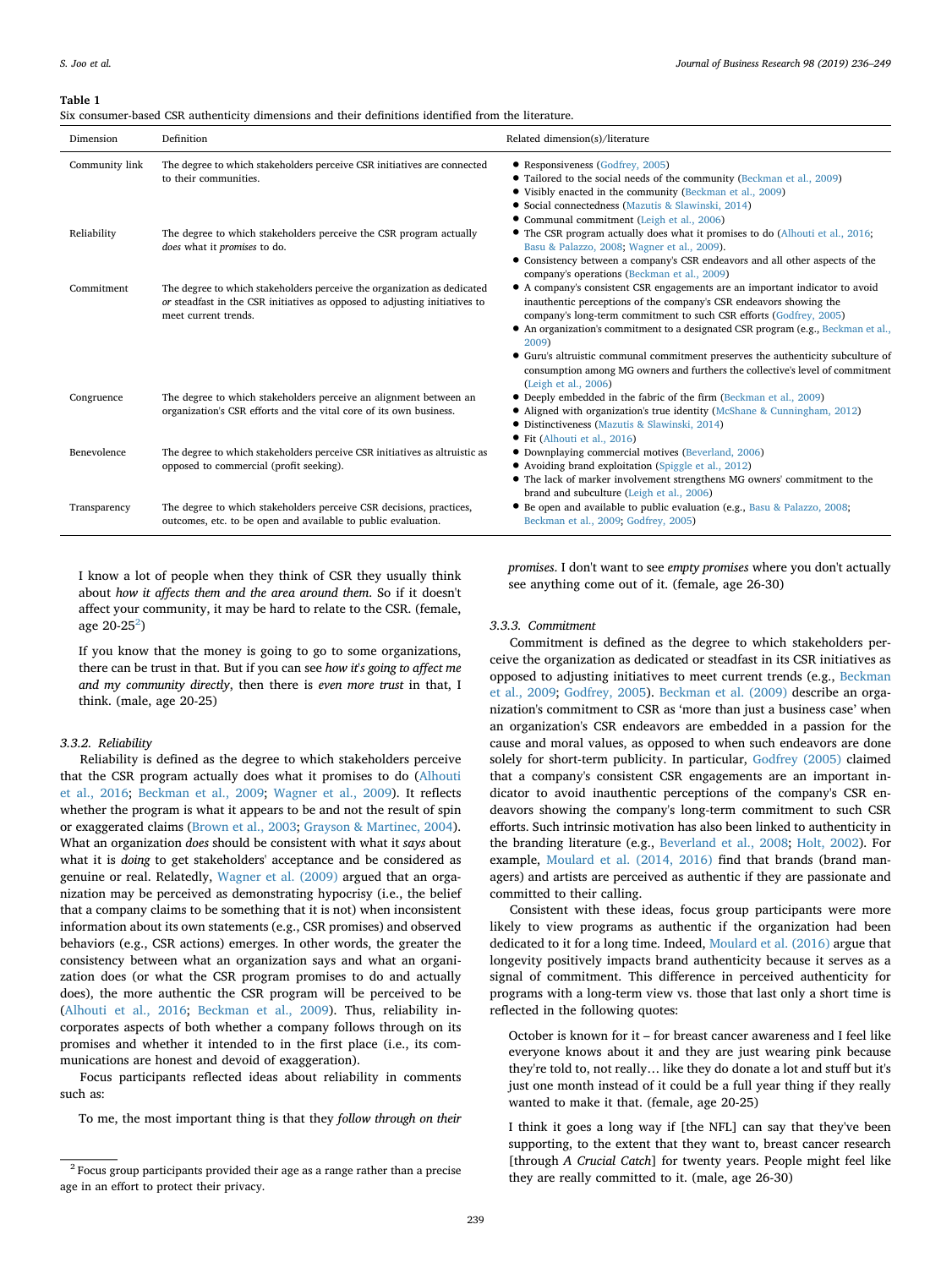#### *3.3.4. Congruence*

Congruence is defined as the degree to which stakeholders perceive an alignment between an organization's CSR efforts and the vital core of its own business (e.g., [Alhouti et al., 2016](#page-11-1); [Mazutis & Slawinski, 2014](#page-12-13)). Previous research indicates that, in order to be authentic in the eyes of stakeholders, an organization's CSR actions should be deeply rooted in the core value of the business [\(Beckman et al., 2009](#page-11-2)). [Mazutis and](#page-12-13) [Slawinski \(2014\)](#page-12-13) argue that organizational members must have a clear and shared sense of their organization's values and purpose in order to be true to themselves in their CSR efforts. As such, CSR activities that are congruent with an organization's core values tend to be perceived as more authentic by key stakeholders [\(Beckman et al., 2009;](#page-11-2) [Mazutis &](#page-12-13) [Slawinski, 2014\)](#page-12-13). More specifically, [Alhouti et al. \(2016\)](#page-11-1) note that fit is perceived as an authenticity cue of a CSR action when the CSR aligns with the brand's concept (e.g., a company that sells outdoor sports equipment supports the environment) or when the action logically aligns with the company's core business (e.g., a company that donates its products for people in need).

Similarly, focus group participants perceived congruence as a meaningful authenticity factor when the action logically aligned with the organization's core business and the organization's expertise could be integrated with its CSR programs.

[The NFL has] the means and the expertise to make a change and I think if it's congruent with what the business is doing they might be able to do that much better than with the breast cancer [*A Crucial Catch*] which is not very well linked to what they are doing. That makes it even more authentic if they can actually do something about it. (male, age 20-25)

If you're doing something completely left wing from what your company does, it questions why are you doing it. And then it brings up that whole profit seeking versus being authentic. For me, if you have something that *aligns with* your business values then there's no reason why it's not more genuine. (female, age 20-25)

## *3.3.5. Benevolence*

Benevolence is defined as the degree to which stakeholders perceive CSR initiatives as altruistic (as opposed to commercial/profit seeking; e.g., [Alhouti et al., 2016](#page-11-1); [Leigh et al., 2006;](#page-12-22) [Spiggle et al., 2012](#page-12-8)). Downplaying commercial motives has been linked to authenticity within the branding literature (e.g., [Beverland, 2006;](#page-12-16) [Holt, 2002\)](#page-12-29). As such, when an organization is not really committed to their CSR endeavors, and just aims to enhance their bottom-line, stakeholders tend to perceive such endeavors as inauthentic. In particular, stakeholders tend to question the authenticity of CSR initiatives when they perceive organizations are primarily implementing these programs for their own benefit as self-centered attribution ([Ellen et al., 2006\)](#page-12-12).

Issues of benevolence were particularly salient to focus group participants when evaluating *A Crucial Catch*, the NFL's CSR program linked to breast cancer research. In general, consistent with findings by [Barone, Norman, and Miyazaki \(2007\),](#page-11-5) participants were more likely to be skeptical when an organization's CSR program linked a social cause (such as breast cancer awareness) to sales (merchandise sales). These concerns are highlighted in the following quote:

I think the merchandising aspect of the breast cancer one [*A Crucial Catch*] makes it less authentic because they're telling – they're promoting sales in order to support breast cancer and it's kind of hard for people to see how that's actually supporting the cause. (female, age 20-25)

## *3.3.6. Transparency*

Transparency is defined as the degree to which stakeholders perceive CSR information (e.g., CSR decisions, practices, and outcomes) to be open and available to public evaluation [\(Basu & Palazzo, 2008](#page-11-4);

[Beckman et al., 2009;](#page-11-2) [Godfrey, 2005\)](#page-12-21). [Strathern \(2000\)](#page-12-38) notes that transparency, "making the invisible visible" (p. 309), helps stakeholders understand what is happening within an organization. It helps build trust ([Beckman et al., 2009](#page-11-2); [Godfrey, 2005\)](#page-12-21) and has been identified as a key factor in creating organizationally embedded CSR endeavors as opposed to reactive CSR endeavors under external pressures [\(Basu &](#page-11-4) [Palazzo, 2008\)](#page-11-4). Transparency is particularly important when stakeholders' mistrust toward CSR actions is prevalent. For example, [Beckman et al. \(2009\)](#page-11-2) argued that while a lack of transparency in CSR leads external stakeholders to perceive that activities are inauthentic, authenticity perceptions can be achieved by opening the organization's CSR endeavors to various stakeholder groups.

Reflecting these concerns, focus group participants viewed the NFL's alliance with the American Cancer Society as an attempt to increase their bottom line rather than benefitting the cause. This lack of perceived benevolence was frequently linked to a lack of transparency, as illustrated in this participant's views:

[*A Crucial Catch*], the breast cancer awareness one, the fact that we don't know, none of us, well, I know that 95 percent of the pink gear profits are going back to… So we don't know that 100 percent of the money that they raise for the pink gear goes toward breast cancer awareness, so there is a certain *non*-*transparency* about that program, just because, I haven't heard them say that 100 percent goes… And if they don't say that 100 percent goes, that to me implies that 100 percent is not going... (male, age 50-55)

### *3.3.7. Broad impact*

Broad impact is defined as the degree to which stakeholders perceive that CSR initiatives benefit numerous recipients. The more individuals impacted, the more likely the program is to be perceived as authentic. While this dimension has not been identified in prior literature, numerous focus group participants highlighted this aspect in their evaluations of the CSR programs.

*Play 60* involves *every child* whether they're athletic or not and every single kid should go out and get activity every day. The other two are wonderful, too, but … *the Crucial Catch* gears more towards women and the other one [*Heads Up Football*] gears towards the sports kids and adults…. It's wonderful but *Play 60* is for *every kid*. (female, age 50-55)

I think also the number of people that are going to be helped from these programs… is a really big key element.… Oh, that's a really nice idea but is it really only going to help two people or this is a really great idea and this has the potential to impact a whole world like obesity. (female, age 26-30)

#### *3.4. Phase 3: Item generation*

Having identified dimensions relevant to CSR authenticity, our next task was to generate items for measuring these constructs. Based on the deductive approach to item generation ([Hinkin, 1995\)](#page-12-39), we used the dimension definitions, comments from focus groups, and the literature review to generate 77 initial scale items. Two items related to congruence were adapted directly from prior research ([Speed & Thompson,](#page-12-40) [2000\)](#page-12-40), while the other items were new. A panel of expert judges composed of two marketing professors and three PhD students reviewed the items for clarity and reasonable construction, as well as to make sure that the items properly reflected the construct of interest ([Tian,](#page-12-41) [Bearden, & Hunter, 2001\)](#page-12-41). In particular, the experts were asked to focus on redundancy, lack of association, content ambiguity [\(Hardesty &](#page-12-42) [Bearden, 2004](#page-12-42)) and scale representativeness of the construct ([Zaichkowsky, 1985\)](#page-12-43). Based on these criteria and feedback, the scale was reduced to 48 items – 6 items for each of the seven CSR authenticity dimensions and personal connection. These items were shared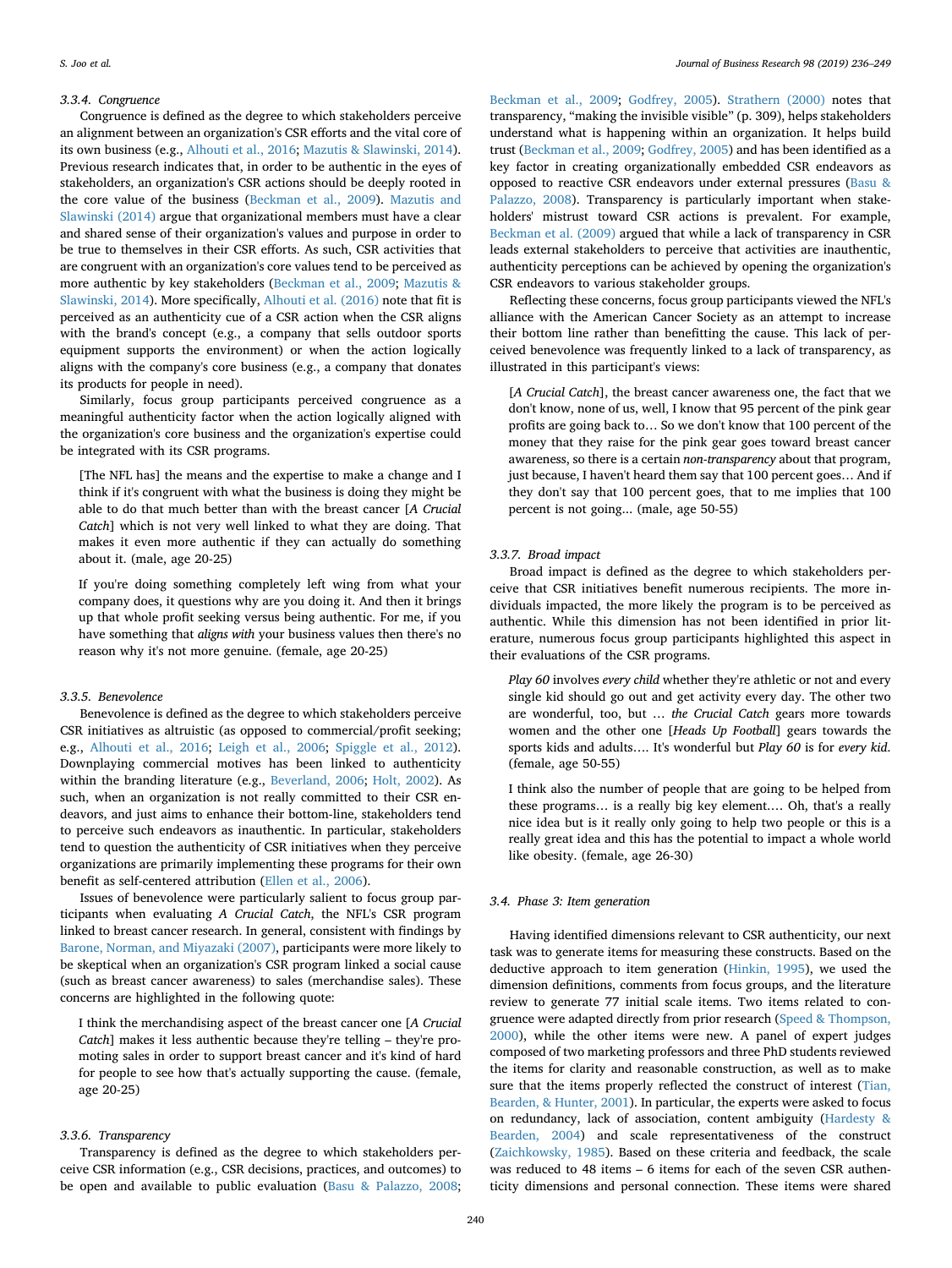<span id="page-5-0"></span>Consumer-based CSR authenticity items, loadings, CRs, AVEs, and reliability coefficients.

| Factors and items                                                               | CR(1)        | CR(2)        | AVE(1)      | AVE $(2)$    |
|---------------------------------------------------------------------------------|--------------|--------------|-------------|--------------|
|                                                                                 | Loadings (1) | Loadings (2) | $\alpha(1)$ | $\alpha$ (2) |
| Community link                                                                  | 0.87         | 0.94         | 0.57        | 0.77         |
| (*1) I think people in my community will be helped by [CSR program].            | 0.56         | 0.86         | 0.86        | 0.93         |
| I can see how [CSR program] impacts my community.                               | 0.73         | 0.83         |             |              |
| *I think [CSR program] positively affects my community and the area around me.  | 0.84         | 0.93         |             |              |
| *I think [CSR program] is valuable to my community.                             | 0.80         | 0.90         |             |              |
| There is a positive interaction between [CSR program] and my community.         | 0.78         | 0.85         |             |              |
| Reliability                                                                     | 0.89         | 0.94         | 0.58        | 0.79         |
| *[CSR program] will actually do what it promises to do.                         | 0.77         | 0.92         | 0.93        | 0.91         |
| *[CSR program] accomplishes what it says it will accomplish.                    | 0.89         | 0.91         |             |              |
| *[CSR program] achieves its designated goals.                                   | 0.83         | 0.90         |             |              |
| The results of [CSR program] are in line with the desired results.              | 0.74         | 0.83         |             |              |
| Commitment                                                                      | 0.89         | 0.95         | 0.62        | 0.80         |
| *The NFL provides a great deal of support for [CSR program].                    | 0.76         | 0.88         | 0.89        | 0.93         |
| *The NFL seems to be highly committed to [CSR program].                         | 0.80         | 0.90         |             |              |
| *The NFL seems to be highly involved with [CSR program].                        | 0.87         | 0.88         |             |              |
| The NFL appears to be highly dedicated to [CSR program].                        | 0.78         | 0.91         |             |              |
| The NFL seems steadfast in their support of [CSR program].                      | 0.75         | 0.90         |             |              |
| Congruence                                                                      | 0.89         | 0.92         | 0.67        | 0.73         |
| *The NFL and [CSR program] fit together well. <sup>1</sup>                      | 0.80         | 0.94         | 0.89        | 0.89         |
| *There is a logical connection between the NFL and [CSR program]. <sup>1</sup>  | 0.73         | 0.77         |             |              |
| *[CSR program] seems to align well with the NFL.                                | 0.89         | 0.87         |             |              |
| [CSR program] and the NFL seem compatible.                                      | 0.85         | 0.83         |             |              |
| Benevolence                                                                     | 0.69         | 0.89         | 0.37        | 0.67         |
| *(2) The support by the NFL for [CSR program] seems altruistic to me.           | 0.36         | 0.81         | 0.69        | 0.87         |
| The NFL supports [CSR program] because they care about this cause.              | 0.76         | 0.85         |             |              |
| *(3) The NFL is acting benevolently in their support for [CSR program].         | 0.61         | 0.85         |             |              |
| *(4) The NFL is being philanthropic in their support for [CSR program].         | 0.65         | 0.75         |             |              |
|                                                                                 |              |              |             |              |
| Transparency                                                                    | 0.83         | 0.93         | 0.49        | 0.73         |
| (*5) The NFL's [CSR program] seems very transparent.                            | 0.60         | 0.90         | 0.94        | 0.90         |
| (6) All aspects of the NFL's [CSR program] are open to public evaluation.       | 0.66         | 0.81         |             |              |
| The important features of the NFL's [CSR program] are accessible to the public. | 0.78         | 0.81         |             |              |
| *It is easy to evaluate aspects of the NFL's [CSR program].                     | 0.74         | 0.82         |             |              |
| (*7) The NFL's [CSR program] exhibits a lot transparency.                       | 0.71         | 0.91         |             |              |
| Broad impact                                                                    | 0.89         | 0.95         | 0.63        | 0.79         |
| *The NFL's [CSR program] positively impacts a lot of people.                    | 0.76         | 0.91         | 0.94        | 0.93         |
| *The NFL's [CSR program] benefits many individuals.                             | 0.79         | 0.89         |             |              |
| *The NFL's [CSR program] helps numerous people.                                 | 0.80         | 0.87         |             |              |
| The NFL's [CSR program] positively affects many people.                         | 0.82         | 0.90         |             |              |
| The NFL's [CSR program] has a broad impact on many people.                      | 0.79         | 0.87         |             |              |

<span id="page-5-1"></span>Note. \*Final three items for each dimension. (1)—(7). Revised Items from the initial measurement model: (1) [CSR program] helps my community. (2) The NFL's support of [CSR program] is unselfish. (3) The NFL supports [CSR program] to benefit others. (4) The NFL supports [CSR program] to be generous. (5) The public can easily evaluate the NFL's [CSR program]. (6) The public can understand what goes on in the NFL's [CSR program]. (7) It is easy to evaluate the NFL's [CSR program]. <sup>1</sup> Items from [Speed and Thompson \(2000\)](#page-12-40).

with three PhD students and nine CSR practitioners who qualitatively reviewed the items for face validity. Based on their feedback, we modified several items, leading to a revised pool of 35 items (see [Table 2](#page-5-0)).

## *3.5. Phase 4: Study 2 – Initial scale validation*

To assess the validity and reliability of the scale, we conducted a formal pretest with 216 business students (75.9% males, 82.9% Caucasian). Participants rated the items with respect to the NFL's Play 60 program. We conducted the reliability tests as well as confirmatory factor analysis (CFA) to test the factor representation of items for the seven dimensions of the consumer-based CSR authenticity scale. The initial measurement scales indicated adequate internal reliability – reliability coefficients for all measurement items except benevolence (0.67) exceeded the cutoff standard of 0.70 ([Murphy & Davidshofer,](#page-12-44) [2001\)](#page-12-44), ranging from 0.86 for community link to 0.94 for broad impact (see [Table 2\)](#page-5-0).

To test construct validity, we began by assessing the assumption of a normal distribution associated with the maximum likelihood method of estimation. Because this assumption was violated, we used a scaling procedure, maximum likelihood parameter estimates with standard errors and a mean-adjusted chi-square test statistic that is robust to nonnormality (Satorra-Bentler chi-square, S-B  $\chi^2$ ) ([Muthén & Muthén,](#page-12-45) [2008\)](#page-12-45). Factor loadings, composite reliability (CR), and average variance extracted (AVE) were obtained in the initial CFA results using MPlus.

Analyses suggested insufficient validity for two factors – benevolence and transparency. The composite reliability of benevolence was less than the recommended cut-value of 0.70 and the values of AVE for both benevolence (0.37) and transparency (0.49) were below the recommended criteria of 0.50 ([Fornell & Larcker, 1981;](#page-12-46) [Hair, Black,](#page-12-47) [Babin, & Anderson, 2009](#page-12-47)). Discriminant validity of these two constructs was also insufficient, as the AVE for benevolence and transparency did not exceed the squared correlations between that construct and any other [\(Fornell & Larcker, 1981\)](#page-12-46). Construct validity of the remaining five factors was sufficient, with all items in the measurement model showing high factor loadings, ranging from 0.56 to 0.89 (see [Table 3](#page-6-0)A).

We next tested the dimensionality of the proposed scale using three plausible consumer-based CSR authenticity measurement models – a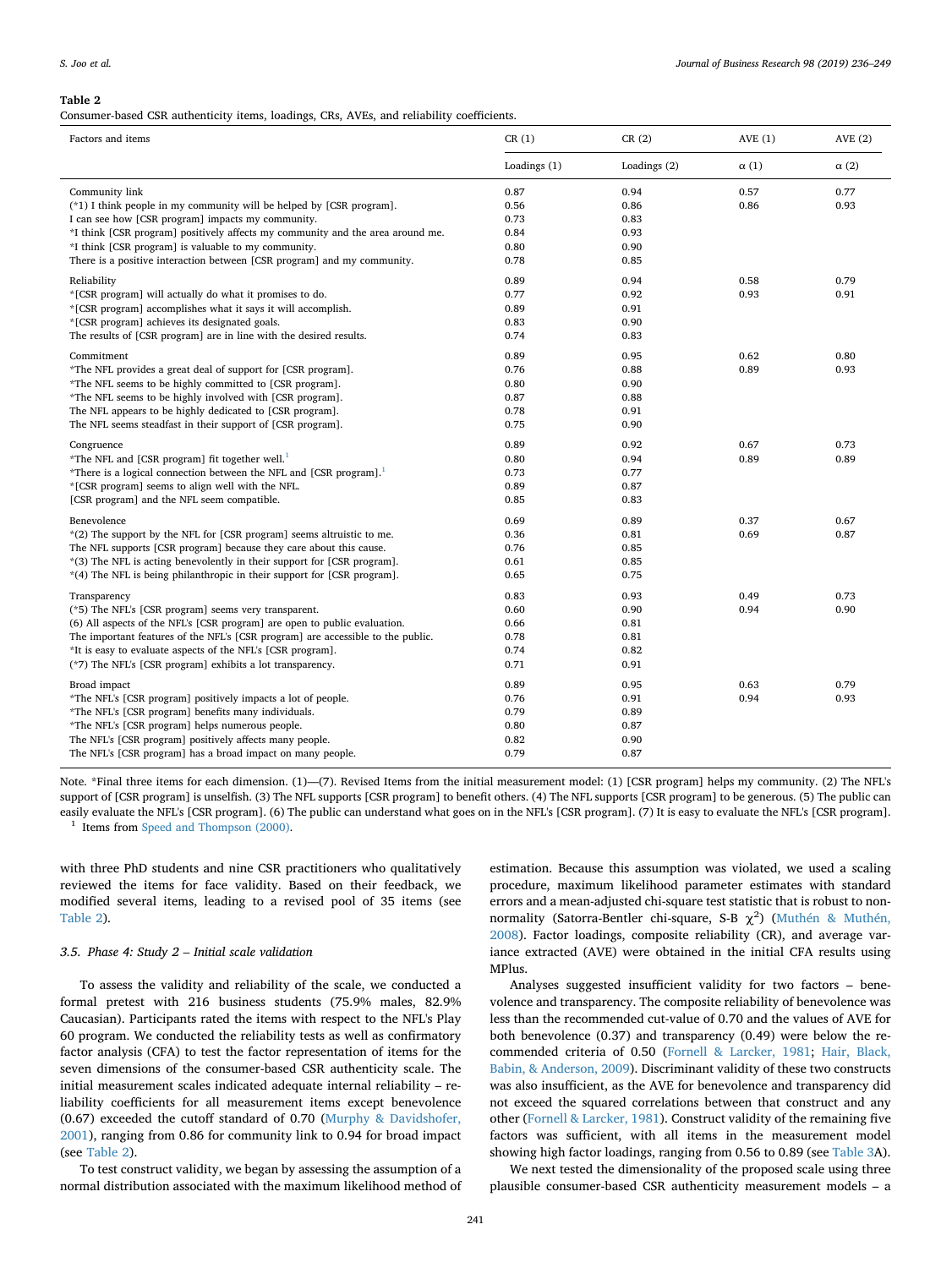<span id="page-6-0"></span>Correlations among the consumer-based CSR authenticity constructs.

| Variable         | $\mathbf{1}$ | 2         | 3         | 4        | 5        | 6        | 7      |
|------------------|--------------|-----------|-----------|----------|----------|----------|--------|
| A. Initial model |              |           |           |          |          |          |        |
| 1.CL             | (0.57)       |           |           |          |          |          |        |
| 2.RE             | $0.50**$     | (0.58)    |           |          |          |          |        |
| 3.CM             | $0.42**$     | $0.67**$  | (0.62)    |          |          |          |        |
| 4.CG             | $0.24**$     | $0.45***$ | $0.60**$  | (0.67)   |          |          |        |
| 5.BN             | $0.50**$     | $0.54**$  | $0.67**$  | $0.63**$ | (0.37)   |          |        |
| 6.TR             | $0.53**$     | $0.66**$  | $0.71**$  | $0.42**$ | $0.63**$ | (0.49)   |        |
| 7.BI             | $0.57**$     | $0.69**$  | $0.68**$  | $0.50**$ | $0.64**$ | $0.72**$ | (0.63) |
| B. Final model   |              |           |           |          |          |          |        |
| 1.CL             | (0.77)       |           |           |          |          |          |        |
| 2.RE             | $0.51**$     | (0.79)    |           |          |          |          |        |
| 3.CM             | $0.41**$     | $0.72**$  | (0.80)    |          |          |          |        |
| 4.CG             | $0.32**$     | $0.59**$  | $0.62**$  | (0.73)   |          |          |        |
| 5.BN             | $0.43**$     | $0.72**$  | $0.55***$ | $0.38**$ | (0.67)   |          |        |
| 6.TR             | $0.45***$    | $0.77**$  | $0.61**$  | $0.46**$ | $0.67**$ | (0.73)   |        |
| 7.BI             | $0.61**$     | $0.65**$  | $0.62**$  | $0.57**$ | $0.51**$ | $0.55**$ | (0.79) |

 $CL = community$  link.  $RE = reliability$ .  $CM = commitment$ .  $CG = congruence$ .  $BN =$  benevolence.  $TR =$  transparency.  $BI =$  broad impact.

Numbers in a bracket on the diagonal represent average variance extracted (AVE).

<span id="page-6-2"></span>⁎⁎ *p* < .01.

first-order seven-factor model, a second-order model, and a unidimensional model. The fit of the first-order and second-order models were both acceptable, but the second-order model (CFI = 0.892, TLI = 0.883, RMSEA = 0.062, SRMR = 0.079, S-B  $\chi^2 = 836.78$ ,  $df = 458$  (S-B  $\chi^2/df = 1.83$ )) provides a poorer fit than the multidimensional model (CFI =  $0.905$ , TLI =  $0.893$ , RMSEA =  $0.059$ , SRMR = 0.060, S-B  $\chi^2 = 778.434$ ,  $df = 443$  (S-B  $\chi^2/df = 1.76$ )). Consistent with our contention that CSR is a multidimensional construct, both the first-order and second-order models performed better than a one-factor measurement model loading all items on one factor  $(CFI = 0.689, TLI = 0.668, RMSEA = 0.104, SRMR = 0.121, S-B$  $\chi^2 = 1559.18$ ,  $df = 465$  (S-B  $\chi^2/df = 4.66$ )).

## *3.6. Phase 5: Item purification*

As a result of the concerns with respect to the convergent validity and discriminant validity of benevolence and transparency, we made minor modifications to the seven items related to these constructs (see note, [Table 2\)](#page-5-0). In addition, we revised one item related to community link which had the lowest factor loading (0.56). These revised items

#### <span id="page-6-1"></span>**Table 4**

were reviewed by a panel of experts. We then conducted a new validation study.

## *3.7. Phase 6: Study 3 – Final scale validation*

Six hundred and nine national consumers from Amazon mTurk  $(M<sub>age</sub> = 36.01, SD<sub>age</sub> = 12.03, 58.5% males, 79.5% Caucasian) parti$ cipated in the validation study in exchange for \$0.25. Participants responded to the questionnaire based on the NFL's Heads Up Football Program. The revised scale showed adequate internal reliability, convergent validity, and discriminant validity. All items had high factor loadings, exceeding cut-off point of 0.50 [\(Hair et al., 2009](#page-12-47)); reliability coefficients exceeded the cutoff standard of 0.70 [\(Murphy &](#page-12-44) [Davidshofer, 2001](#page-12-44)); and AVEs were > 0.50 ([Fornell & Larcker, 1981](#page-12-46); [Hair et al., 2009\)](#page-12-47), see [Table 2](#page-5-0). In addition, AVE for each construct exceed the squared correlations between that construct and any other, indicating discriminant validity ([Fornell & Larcker, 1981;](#page-12-46) see [Table 3B](#page-6-0)).

We again examined the dimensionality of the scale, using a firstorder seven-factor model, a second-order model, and a unidimensional (i.e., one-factor) model. To achieve a more parsimonious scale, only the three best-loaded items for each construct was selected [\(Homburg,](#page-12-48) [Schwemmle, & Kuehnl, 2015](#page-12-48)). Once again, the first-order multidimensional model (CFI =  $0.976$ , TLI =  $0.970$ , RMSEA =  $0.041$ , SRMR = 0.036, S-B  $\chi^2$  = 337.616,  $df = 168$  (S-B  $\chi^2/df = 2.01$ )) provided a better fit than either the second-order model (CFI = 0.957, TLI = 0.950, RMSEA = 0.053, SRMR = 0.101, S-B  $\chi^2$  = 491.54,  $df = 183$  (S-B  $\chi^2/df = 2.69$ )) or the unidimensional model  $(CFI = 0.674, TLI = 640, RMSEA = 0.138, SRMR = 0.114, S-B$  $\chi^2$  = 2390.01, *df* = 190 (S-B  $\chi^2/df$  = 12.58)), see [Table 4](#page-6-1).

Lastly, to establish nomological validity, we examined the association between the seven CSR authenticity dimensions and [Alhouti et al.'s](#page-11-1) [\(2016\)](#page-11-1) existing unidimensional CSR authenticity scale. All seven dimensions were significantly related to the unidimensional CSR authenticity scale at  $p < .01$  level, providing strong support for nomological validity: benevolence  $(r = 0.83)$ , reliability (0.77), transparency (0.76), commitment (0.66), broad impact (0.55), community link (0.43), congruence (0.45).

## **4. Testing and refining the scale**

## *4.1. Phase 7: Study 4 – Effects of consumer-based CSR authenticity*

Having developed and validated a consumer-based CSR authenticity scale, our next step was to show the usefulness of the scale for

| Competing models                        | S-B $\chi^2$ | df  | S-B $\chi^2/df$ | <b>CFI</b> | TLI       | <b>RMSEA</b>   | <b>SRMR</b> |
|-----------------------------------------|--------------|-----|-----------------|------------|-----------|----------------|-------------|
| Criteria                                |              |     | < 5             | > 0.90     | > 0.90    | ${}_{< 0.080}$ | < 0.090     |
| Initial measurement model ( $n = 216$ ) |              |     |                 |            |           |                |             |
| 1. Null                                 | 4012.21      | 496 | NA              | NA         | NA        | <b>NA</b>      | NA          |
| 2. First-order (32 items)               | 778.43       | 443 | 1.76            | 0.905      | 0.893     | 0.059          | 0.069       |
| 3. Second-order (32 items)              | 836.78       | 458 | 1.83            | 0.892      | 0.883     | 0.062          | 0.079       |
| 4. One-factor (32 items)                | 1559.18      | 465 | 4.66            | 0.689      | 0.668     | 0.104          | 0.121       |
| Final measurement model ( $n = 609$ )   |              |     |                 |            |           |                |             |
| 1. Null model (32 items)                | 12,195.86    | 496 | NA              | NA         | <b>NA</b> | <b>NA</b>      | NA          |
| 2. First-order (32 items)               | 1067.65      | 443 | 2.41            | 0.947      | 0.940     | 0.048          | 0.047       |
| 3. Second-order (32 items)              | 1240.23      | 458 | 2.71            | 0.933      | 0.928     | 0.053          | 0.103       |
| 4. One-factor (32 items)                | 4462.850     | 465 | 12.58           | 0.658      | 0.636     | 0.119          | 0.115       |
| 5. Null model (21 items)                | 7317.45      | 210 | NA              | NA         | NA        | <b>NA</b>      | NA          |
| 6. First-order (21 items)               | 337.62       | 168 | 2.01            | 0.976      | 0.970     | 0.041          | 0.036       |
| 7. Second-order (21 items)              | 491.54       | 183 | 2.69            | 0.957      | 0.950     | 0.053          | 0.101       |
| 8. One-factor (21 items)                | 2390.01      | 190 | 12.58           | 0.674      | 0.640     | 0.138          | 0.114       |

*Note.* S-B  $\chi^2$  = the Satorra-Bentler scaled chi-square statistic. CFI = the Comparative Fit Index calculated from S-B  $\chi^2$ . TLI = the Tucker-Lewis Fit Index calculated from S-B  $\chi^2$ . RMSEA = the Root Mean Square Error of Approximation calculated from S-B  $\chi^2$ . NA = not applicable.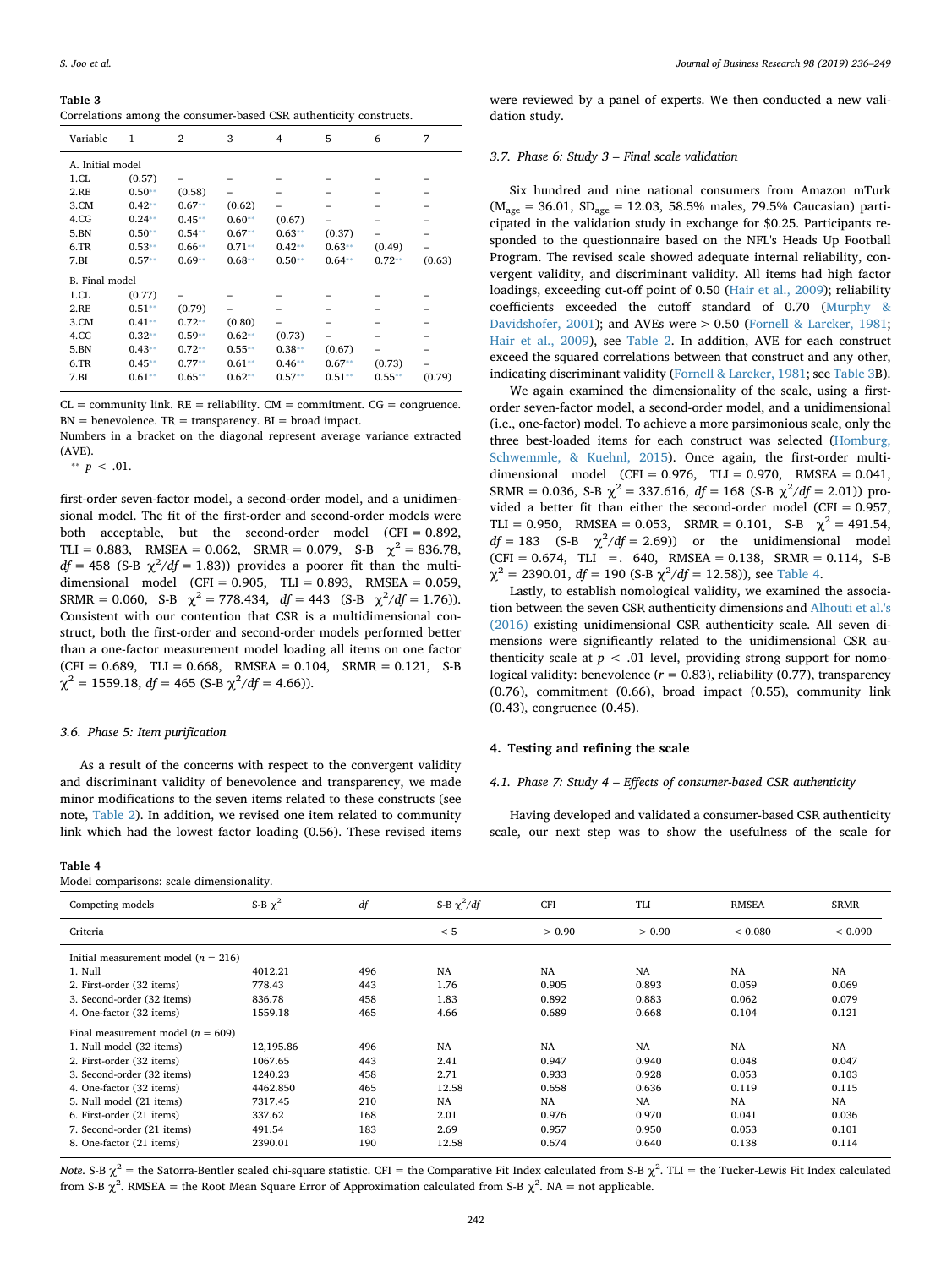predicting meaningful consumer outcomes and for increasing our understanding of the drivers of CSR authenticity. Prior research proposes that authenticity cues influence brand beliefs, brand trust, and brand success (e.g., [Brown et al., 2003](#page-12-4); [Napoli et al., 2014;](#page-12-7) [Spiggle et al.,](#page-12-8) [2012\)](#page-12-8) and can positively impact employees ([Beckman et al., 2009](#page-11-2); [McShane & Cunningham, 2012](#page-12-23)). CSR perceptions have been found to influence purchase behaviors ([Alhouti et al., 2016](#page-11-1); [Mohr & Webb,](#page-12-49) [2005\)](#page-12-49), positive WOM to support the organization [\(Romani, Grappi, &](#page-12-50) [Bagozzi, 2013\)](#page-12-50), and feelings of gratitude toward the organization ([Romani et al., 2013](#page-12-50)). The impact of such CSR efforts, however, should depend on their perceived authenticity.

Thus, in Study 4, we examine the relationship between consumerbased CSR authenticity and eight important customer outcome variables: organization reputation, purchase intentions (operationalized as attendance intentions), WOM toward the organization and its CSR program, intentions to support the organization (i.e., media consumption intentions) and its CSR program, feelings of gratitude toward the organization, and relationship building efforts between the organization and consumers. We anticipate that all CSR authenticity dimensions will be positively associated with these outcome variables.

In addition to testing the proposed effects of CSR authenticity, we seek to understand the explanatory power of this construct for predicting consumer outcomes above and beyond other known influences on CSR authenticity, namely participants' identification with the NFL ([Fink, Trail, & Anderson, 2002\)](#page-12-51), football involvement ([Ko, Kim,](#page-12-52) [Claussen, & Kim, 2008](#page-12-52)), personal connection with the cause ([McShane](#page-12-23) [& Cunningham, 2012](#page-12-23)), and gender [\(Ross, Patterson, & Stutts, 1992](#page-12-53)). We also take advantage of the multidimensionality of our measure to understand the differential effects of each dimension on the outcome variables. The associations between these dimensions and the outcome variables also provide additional evidence of the nomological validity of the CSR authenticity scale.

### *4.1.1. Method (pre-test)*

In order to test the effects of CSR authenticity, we first needed to identify examples of CSR programs perceived as high and low in authenticity. A pretest was conducted with 135 national consumers  $(M_{\text{age}} = 33.42, SD_{\text{age}} = 9.77, 57.4\%$  male, 64.4% Caucasian) recruited from Amazon mTurk and paid \$0.20 for their participation. Using a Qualtrics online survey, participants were randomly assigned to view one of three CSR programs currently used by the NFL: Play 60 ( $n = 44$ ), Heads up Football ( $n = 45$ ), and A Crucial Catch ( $n = 46$ ). Participants read a brief description of the designated program and then answered the 21-item consumer-based CSR authenticity scale, as well as questions regarding identification with the NFL ([Trail & James, 2001\)](#page-12-54), personal connection with the cause, football involvement ([Tsiotsou &](#page-12-55) [Alexandris, 2009](#page-12-55)), and demographic information. See [Table 5](#page-8-0) for measures.

#### *4.1.2. Pre-test results*

A one-way MANCOVA (controlling for identification with the NFL, football involvement, personal connection with the cause, and gender) revealed significant differences among the three CSR programs on the seven CSR authenticity dimensions (Wilks'  $\lambda = 0.664$ , *F* (2,  $128$ ) = 3.96,  $p < .001$ ). Play 60 was seen as having higher authenticity than A Crucial Catch across all seven dimensions: community link  $(M_{p60} = 5.37,$   $M_{cc} = 4.57,$   $t = 4.11,$   $p < .001$ , reliability<br> $(M_{p60} = 5.04,$   $M_{cc} = 4.67,$   $t = 1.91,$   $p = .059$ , commitment  $(M_{p60} = 5.04,$   $M_{cc} = 4.67,$   $t = 1.91,$   $p = .059$ , commitment  $(M_{p60} = 5.05,$   $M_{cc} = 4.57,$   $t = 2.53,$   $p = .013$ ), congruence  $(M_{p60} = 5.05,$   $M_{cc} = 4.57,$   $t = 2.53,$   $p = .013$ ), congruence<br> $(M_{p60} = 5.54,$   $M_{cc} = 4.70,$   $t = 4.43,$   $p < .001$ ), benevolence  $(M_{p60} = 5.54, M_{cc} = 4.70, t = 4.43, p < .001),$ <br>  $(M_{p60} = 5.19, M_{cc} = 4.75, t = 2.04, p = .044),$  $M_{cc} = 4.75$ ,  $t = 2.04$ ,  $p = .044$ ), transparency  $(M_{p60} = 5.07, M_{cc} = 4.46, t = 2.67, p < .009)$ , broad impact  $(M_{p60} = 5.33, M_{cc} = 4.58, t = 3.55, p = .001)$ . Heads Up Football did not differ from Play 60 on any dimension, except congruence  $(M_{p60} = 5.54, M_{huf} = 5.17, p < .06;$  all other p's > 0.1) and only differed from A Crucial Catch with respect to community link

 $(M_{\text{huf}} = 5.09, \quad M_{\text{cc}} = 4.57, \quad t = 2.62, \quad p = .010), \quad \text{congruence}$  $(M_{\text{huf}} = 5.17, M_{\text{cc}} = 4.70, t = 2.45, p = .016)$  and broad impact  $(M_{\text{huf}} = 5.34, M_{\text{cc}} = 4.58, t = 3.55, p = .001)$ . Consequently, we selected Play 60 as our high authenticity condition and A Crucial Catch as the low authenticity condition in the main study.

#### *4.1.3. Method (main study)*

Five hundred eighty five national consumers ( $M_{\text{age}} = 35.45$ ,  $SD<sub>age</sub> = 11.40, 57.4%$  male, 80.5% Caucasian) recruited from Amazon mTurk participated in the main study in exchange for \$0.30. Participants were randomly assigned to either the high authentic CSR condition (Play 60;  $n = 289$ ) or the low authentic CSR condition (A Crucial Catch:  $n = 296$ ). After reading a description of the assigned program, participants answered the 21-item consumer-based CSR authenticity scale, as well as questions to assess identification with the NFL, personal connection with the cause, football involvement, the eight dependent measures mentioned previously, and demographic information. Established scales were used for all the outcome and control variables (see [Table 5](#page-8-0)).

#### *4.1.4. Manipulation check*

A one-way MANCOVA with program as the independent variable, authenticity scale as the dependent variable, and controlling for identification with the NFL, football involvement, personal connection with the cause, and gender, revealed a significant effect of program on the seven CSR authenticity dimensions (Wilks'  $\lambda = 0.719$ ,  $F(1)$ , 579) = 31.92,  $p < .001$ ). As expected, those in the high CSR authenticity condition rated the program higher than those in the low CSR authenticity condition across all seven of the CSR authenticity dimensions: community link ( $M_{\text{high}} = 4.54$ ,  $M_{\text{low}} = 4.20$ ;  $F(1, 579) = 31.92$ ,  $p = .001$ , reliability (M<sub>high</sub> = 5.01, M<sub>low</sub> = 4.65;  $F = 13.84$ ,  $p < .001$ ), commitment (M<sub>high</sub> = 5.40, M<sub>low</sub> = 5.16;  $F = 7.36$ ,  $p = .007$ ), congruence (M<sub>high</sub> = 5.86, M<sub>low</sub> = 4.53;  $F = 177.23$ ,  $p < .001$ ), benevolence (M<sub>high</sub> = 5.23, M<sub>low</sub> = 4.80; *F* = 16.88,  $p < .001$ ), transparency (M<sub>high</sub> = 4.95, M<sub>low</sub> = 4.44;  $F = 23.73$ ,  $p < .001$ ), broad impact (M<sub>high</sub> = 5.35, M<sub>low</sub> = 5.04;  $F = 10.88$ ,  $p = .001$ ). Thus, the CSR authenticity manipulation was successful.

## *4.1.5. Effects of CSR authenticity*

As predicted, a MANCOVA revealed a significant effect of program on consumer outcomes (Wilks'  $\lambda = 0.972$ ,  $F(1, 579) = 2.06$ ,  $p < .05$ ). More specifically, the more authentic CSR program was associated with more positive consumer outcomes for six of the eight outcome variables: organization reputation  $(F(1, 579) = 6.83, p < .01;$  $M_{\text{high}}$  = 4.87,  $M_{\text{low}}$  = 4.58), WOM intentions toward the organization  $(F(1, 579) = 5.49, p < .05; M<sub>high</sub> = 5.25, M<sub>low</sub> = 5.05)$  and toward the CSR program ( $F(1, 579) = 11.14$ ,  $p < .01$ ;  $M_{\text{high}} = 5.02$ ,  $M_{\text{low}} = 4.67$ ), intentions to support the CSR program  $(F(1, 579) = 3.70, p = .055;$  $M_{\text{high}}$  = 4.32,  $M_{\text{low}}$  = 4.10), feelings of gratitude toward the organization  $(F(1, 579) = 5.44, p < .05; M<sub>high</sub> = 5.15, M<sub>low</sub> = 4.90)$ , and relationship building efforts between the organization and consumers (*F*  $(1, 579) = 9.27, p < .01; M_{high} = 4.64, M_{low} = 4.31$ . The effects of authenticity on purchase intentions ( $M_{\text{high}} = 4.98$ ,  $M_{\text{low}} = 4.97$ ) and intentions to support the organization ( $M_{\text{high}} = 5.70$ ,  $M_{\text{low}} = 5.60$ ) were not significant ( $p's > 0.1$ ).

## *4.1.6. Differential effects of CSR authenticity dimensions*

Prior to examining the individual effects of each dimension of the CSR Authenticity scale, we first ran a multivariate regression analysis with the consumer outcomes as the dependent variables, the CSR authenticity dimensions as the independent variables, and four covariates (identification with the NFL, football involvement, personal connection, and gender). All of the CSR authenticity dimensions positively impacted the consumer outcome scales: community link (Wilks'  $\lambda = 0.931$ ,  $F(11)$ , 573) = 5.28,  $p < .001$ , reliability (Wilks'  $\lambda = 0.954$ ,  $F(11)$ , 573) = 3.38,  $p = .001$ , commitment (Wilks'  $\lambda = 0.972$ ,  $F(11)$ ,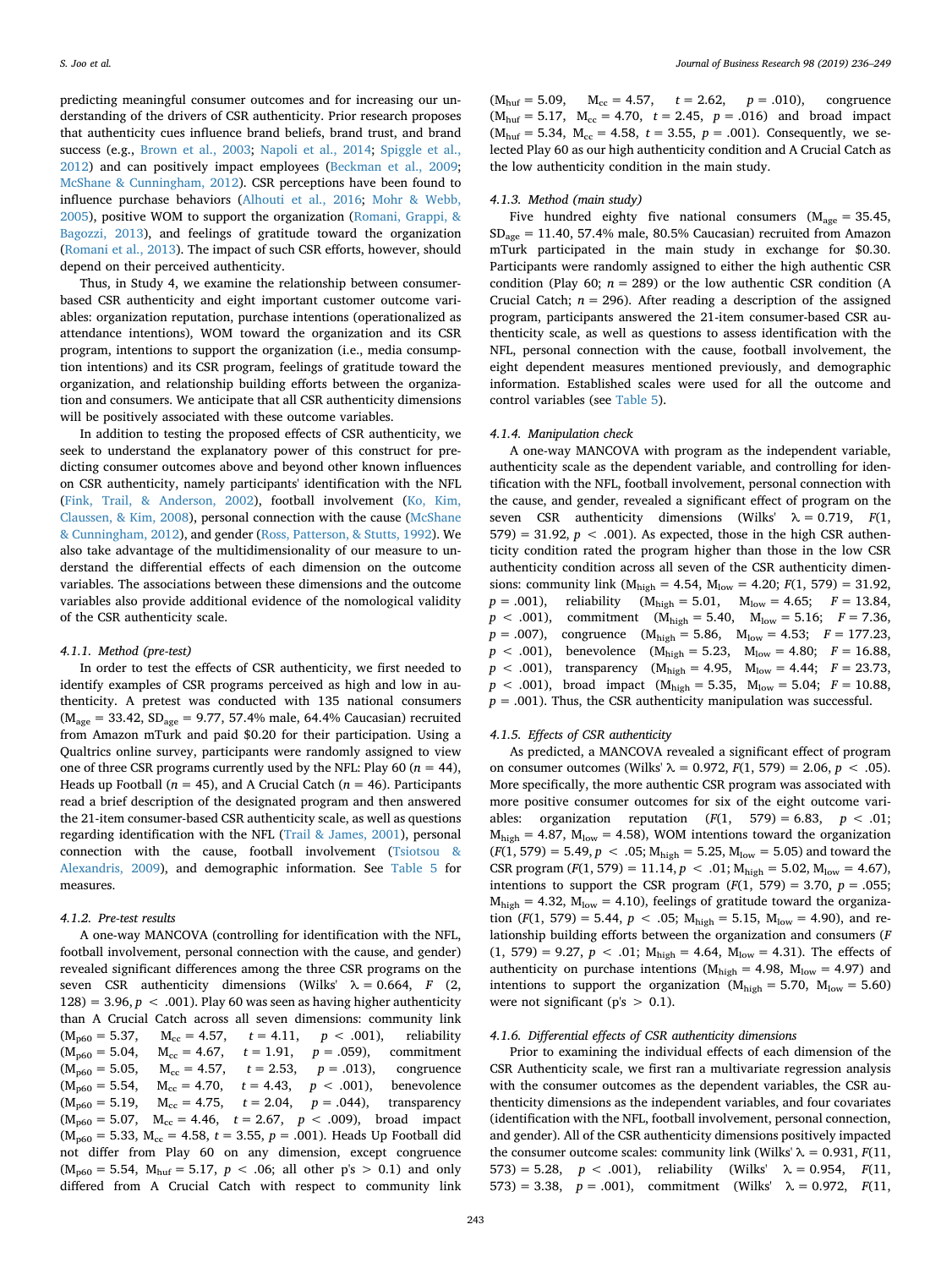<span id="page-8-0"></span>

| A list of scales, items, and their reliability coefficients.                                                              |          |
|---------------------------------------------------------------------------------------------------------------------------|----------|
| Consumer outcome variables and items                                                                                      | $\alpha$ |
| Organization reputation (Gaines-Ross, 1998)                                                                               | 0.924    |
| The NFL is a high-quality organization.                                                                                   |          |
| The NFL is a sound organization.                                                                                          |          |
| The NFL sets an example of how major sport organization should be run.                                                    |          |
| I would believe in the NFL if it were under media attack.                                                                 |          |
| Purchase intentions (i.e., attendance intentions) (Kwon, Trail, & James, 2007; Trail, Anderson, & Fink, 2005)             | 0.922    |
| I intend to attend the NFL's games.                                                                                       |          |
| I will attend the NFL's games in the near future.                                                                         |          |
| The likelihood that I will attend the NFL's games in the future is high.                                                  |          |
| If I had the funds and lived close to my favorite team, I would attend the NFL's games in the near future.                |          |
| Word of mouth intentions toward the organization (Walker, Heere, Parent, & Drane, 2010)                                   | 0.937    |
| I will recommend the NFL's games to others.                                                                               |          |
| I will speak favorably of the NFL to others.                                                                              |          |
| I will speak of the NFL's good points to others.                                                                          |          |
| I will say positive things about the NFL to others.                                                                       |          |
| Word of mouth intentions toward the CSR program (Walker et al., 2010)                                                     | 0.957    |
| I will recommend the CSR program to others.                                                                               |          |
| I will speak favorably of the CSR program to others.                                                                      |          |
| I will speak of the CSR program good points to others.                                                                    |          |
| I will say positive things about the CSR program to others.                                                               |          |
| Intentions to support the organization (i.e., media consumption intentions) (Fink et al., 2002; Trail et al., 2005)       | 0.935    |
| I will track the news on the NFL through the media (e.g., TV, Internet, Radio, etc.)                                      |          |
| I will watch or listen to the news on the NFL through the media (e.g., TV, Internet, Radio, etc.)                         |          |
| I will support the NFL by watching or listening to the NFL's game(s) through the media (e.g., TV, Internet, Radio, etc.). |          |
| Intentions to support the CSR program (Grau & Folse, 2007)                                                                | 0.936    |
| I would be willing to support for addressing [the cause] by getting involved in this CSR program.                         |          |
| I would consider donating money (or time) to support this CSR program.                                                    |          |
| It is likely that I would contribute to tackling [the cause] by getting involved in this CSR program.                     |          |
| Feelings of gratitude toward the organization (McCullough, Emmons, & Tsang, 2002)                                         | 0.940    |
| I feel grateful to the NFL's effort to tackle [the cause].                                                                |          |
| I feel thankful to the NFL's endeavors to prevent [the cause].                                                            |          |
| I feel appreciative to the NFL's endeavors to address [the cause].                                                        |          |
| Relationship building efforts between the organization and consumers (Reynolds & Beatty, 1999)                            | 0.877    |
| The NFL works hard to strengthen our relationship by their endeavors to tackle [the cause].                               |          |
| The NFL made significant investments in building a relationship with me by their efforts to prevent [the cause].          |          |
| The NFL devoted time and efforts to our relationship by their endeavors to address [the cause].                           |          |
| Control variables and items                                                                                               | $\alpha$ |
| Personal connection                                                                                                       | 0.867    |
| I feel a connection to causes related to [the cause] because I, or friends/family members have been affected by it.       |          |
| I feel a personal connection to programs designed to fight [the cause].                                                   |          |
| My life has been impacted by [the cause] in some way.                                                                     |          |
| Identification with the NFL (Trail & James, 2001)                                                                         | 0.935    |
| I consider myself a big fan of the NFL.                                                                                   |          |
| I would experience a loss if I had to stop being a fan of the NFL.                                                        |          |
| Being a fan of the NFL is very important to me.                                                                           |          |
| Football involvement (Tsiotsou & Alexandris, 2009)                                                                        | 0.867    |
| Watching American football games is important to me.                                                                      |          |
| Watching American football games is one of the most enjoyable activities.                                                 |          |
| American football is an important part of my life.                                                                        |          |
| Most of my friends are in some ways connected with American football.                                                     |          |
| To me, there is no other sport like American football.                                                                    |          |

573) = 2.10,  $p = .034$ , congruence (Wilks'  $\lambda = 0.961$ ,  $F(11)$ , 573) = 2.85,  $p < .004$ ), benevolence (Wilks'  $\lambda = 0.807$ ,  $F(11)$ , 573) = 16.87,  $p < .001$ ), transparency (Wilks'  $\lambda = 0.937$ ,  $F(11)$ , 573) = 4.78,  $p < .001$ , broad impact (Wilks'  $\lambda = 0.966$ ,  $F(11)$ ,  $573$ ) = 2.50,  $p = .012$ ). These results allow separate usages of hierarchical multiple regression analyses for the eight consumer outcomes with the protection of the Type I error rate. Thus, we next conducted a series of hierarchical regression analyses, entering the four covariates in the first step and adding the seven CSR authenticity dimensions in the second step. This method allowed us to examine (1) the change in explained variance for each consumer outcome scale after the CSR authenticity dimensions were added to the four control variables and (2) differential effects of the seven dimensions on the different outcome variables.

As expected, the CSR authenticity dimensions explained a significant degree of variance beyond the control variables for organization reputation (33.3%), WOM intentions toward the organization (15.7%), feelings of gratitude toward the organization (36.4%),

relationship building efforts between the organization and consumers (39.0%), WOM intentions toward the CSR program (37.0%) and intentions to support the CSR program (26.7%). CSR authenticity also provided a small increase in explained variance for attendance intentions (3.3%) and media consumption intentions (3.6%) as well. See [Table 6](#page-9-0).

Consistent with the proposed multidimensionality of the CSR authenticity construct, the hierarchical multiple regression analyses also revealed distinctive effects of each dimension on the different outcome variables and none of the seven dimensions predicted all of the consumer outcomes scales. The benevolence dimension was most strongly associated with consumer outcomes, significantly predicting all of the consumer outcomes, except intentions to support the organization (i.e., media consumption intentions) (see [Table 7](#page-10-0)). Community link also had a strong impact on consumer outcomes, significantly impacting five of the eight outcomes (organization reputation, WOM intentions toward the CSR program, intentions to support the CSR program, feelings of gratitude, and relationship building efforts between the organization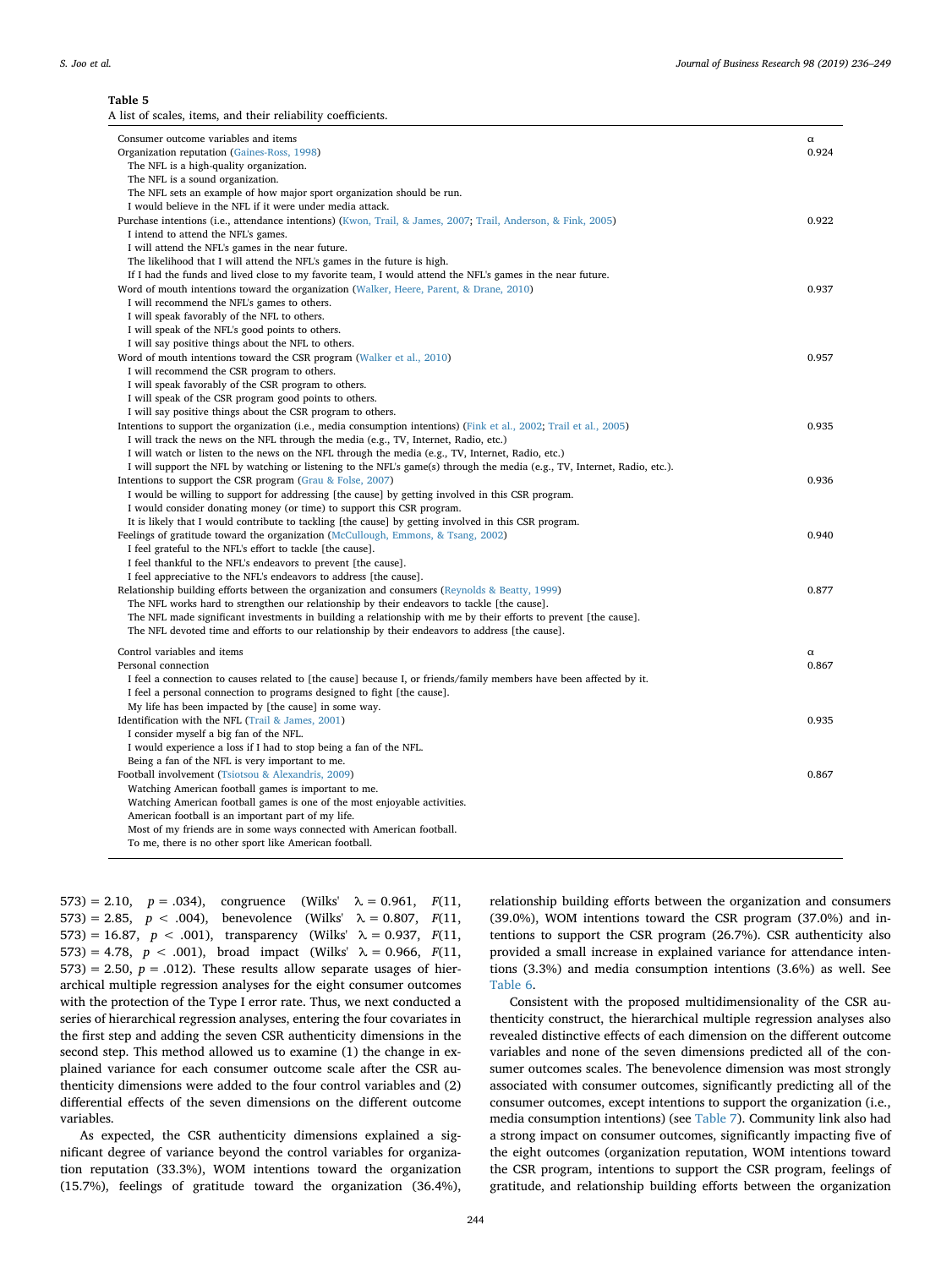l.

<span id="page-9-0"></span>Summary of the hierarchical regression analyses for the influence of the seven CSR authenticity dimensions.

| Variable                                                                     | β       | t         | R    | $R^2$ | $\Delta R^2$ |
|------------------------------------------------------------------------------|---------|-----------|------|-------|--------------|
| Organization reputations (H1)<br>Step 1                                      | 0.46    | 0.21      | 0.21 |       |              |
| ID                                                                           | 0.11    | 1.80      |      |       |              |
| <b>INV</b>                                                                   | 0.31    | $4.92***$ |      |       |              |
| PC                                                                           |         |           |      |       |              |
|                                                                              | 0.14    | $3.61***$ |      |       |              |
| Gender                                                                       | 0.10    | 2.65      |      |       |              |
| Step 2                                                                       |         |           | 0.74 | 0.54  | $0.33***$    |
| CL.                                                                          | 0.14    | $3.37**$  |      |       |              |
| RE                                                                           | 0.09    | 1.92      |      |       |              |
| CM                                                                           | 0.06    | 1.28      |      |       |              |
| $_{\rm CG}$                                                                  | $-0.05$ | $-1.27$   |      |       |              |
| ΒN                                                                           | 0.44    | $9.53***$ |      |       |              |
| TR                                                                           | 0.10    | 2.43      |      |       |              |
| ВI                                                                           | $-0.06$ | $-1.07$   |      |       |              |
|                                                                              |         |           |      |       |              |
| Purchase (attendance) intentions (H2)                                        |         |           |      |       |              |
| Step 1                                                                       |         |           | 0.67 | 0.45  | 0.45         |
| ID                                                                           | 0.25    | $4.66***$ |      |       |              |
| <b>INV</b>                                                                   | 0.39    | 7.44**    |      |       |              |
| PC                                                                           | 0.05    | 1.41      |      |       |              |
| Gender                                                                       | $-0.01$ | $-0.28$   |      |       |              |
| Step 2                                                                       |         |           | 0.70 | 0.48  | $0.03***$    |
| CL.                                                                          | 0.07    | 1.51      |      |       |              |
| RE                                                                           | $-0.07$ | $-1.26$   |      |       |              |
| CM                                                                           | 0.04    | 0.81      |      |       |              |
| $_{\rm CG}$                                                                  | $-0.03$ | $-0.79$   |      |       |              |
| BN                                                                           | 0.15    | $3.11*$   |      |       |              |
| TR                                                                           | 0.02    | 0.36      |      |       |              |
| BI                                                                           | 0.04    | 0.79      |      |       |              |
|                                                                              |         |           |      |       |              |
| Word of mouth intentions toward the organization (H3-a)                      |         |           |      |       |              |
| Step 1                                                                       |         |           | 0.69 | 0.48  | 0.48         |
| ID                                                                           | 0.21    | $3.96***$ |      |       |              |
| <b>INV</b>                                                                   | 0.48    | $9.29***$ |      |       |              |
| PC                                                                           | 0.15    | $4.83***$ |      |       |              |
| Gender                                                                       | 0.09    | $3.07*$   |      |       |              |
| Step 2                                                                       |         |           | 0.80 | 0.64  | $0.16***$    |
| CL.                                                                          | 0.03    | 0.87      |      |       |              |
| RE                                                                           | 0.04    | 0.78      |      |       |              |
| CM                                                                           | 0.08    | 1.92      |      |       |              |
| $_{\rm CG}$                                                                  | 0.01    | 0.4       |      |       |              |
| BN                                                                           | 0.24    | $5.77***$ |      |       |              |
| TR                                                                           | 0.09    | 2.44      |      |       |              |
| BI                                                                           | 0.04    | 0.84      |      |       |              |
|                                                                              |         |           |      |       |              |
| Word of mouth intentions toward the CSR program (H3-b)                       |         |           |      |       |              |
| Step 1                                                                       |         |           | 0.52 | 0.26  | 0.26         |
| ID                                                                           | 0.01    | 0.121     |      |       |              |
| <b>INV</b>                                                                   | 0.35    | $5.81***$ |      |       |              |
| PC                                                                           | 0.32    | $8.80***$ |      |       |              |
| Gender                                                                       | 0.08    | 2.13      |      |       |              |
| Step 2                                                                       |         |           | 0.80 | 0.63  | $0.37***$    |
| CL.                                                                          | 0.14    | $3.77***$ |      |       |              |
| RE                                                                           | 0.03    | 0.72      |      |       |              |
| CM                                                                           | $-0.02$ | $-0.52$   |      |       |              |
| CG                                                                           | 0.12    | $3.40**$  |      |       |              |
| BN                                                                           | 0.23    | 5.70***   |      |       |              |
| TR                                                                           | 0.18    | $4.88***$ |      |       |              |
| BI                                                                           | 0.14    | $3.08**$  |      |       |              |
|                                                                              |         |           |      |       |              |
| Intentions to support the organization (media consumption intentions) (H4-a) |         |           |      |       |              |
| Step 1                                                                       |         |           | 0.76 | 0.58  | 0.58         |
| ID                                                                           | 0.25    | $5.43***$ |      |       |              |
| <b>INV</b>                                                                   | 0.54    | 11.73***  |      |       |              |
| PC                                                                           | 0.03    | 0.95      |      |       |              |
| Gender                                                                       | $-0.02$ | $-0.72$   |      |       |              |
| Step 2                                                                       |         |           | 0.79 | 0.62  | $0.04***$    |
| CL.                                                                          | $-0.1$  | $-2.47$   |      |       |              |
| RE                                                                           | 0.05    | 1.06      |      |       |              |
| CM                                                                           | 0.13    | $3.33**$  |      |       |              |
| CG                                                                           | 0.05    | 1.51      |      |       |              |
| ${\rm BN}$                                                                   | 0.03    | 0.7       |      |       |              |
| TR                                                                           | 0       | $-0.09$   |      |       |              |
| BI                                                                           | 0.04    | 0.9       |      |       |              |
|                                                                              |         |           |      |       |              |
| Intentions to support the CSR program (H4-b)                                 |         |           |      |       |              |

| Variable                                                                  | β       | t          | R    | $R^2$ | $\Delta R^2$ |
|---------------------------------------------------------------------------|---------|------------|------|-------|--------------|
| Step 1                                                                    |         |            | 0.55 | 0.30  |              |
| ID                                                                        | 0.09    | 1.51       |      |       |              |
| <b>INV</b>                                                                | 0.26    | 4.33***    |      |       |              |
| PC                                                                        | 0.38    | $10.67***$ |      |       |              |
| Gender                                                                    | 0.07    | 0.07       |      |       |              |
| Step 2                                                                    |         |            | 0.75 | 0.57  | $0.27***$    |
| CL.                                                                       | 0.21    | $5.09***$  |      |       |              |
| <b>RE</b>                                                                 | 0.11    | 2.26       |      |       |              |
| CM                                                                        | $-0.07$ | $-1.69$    |      |       |              |
| CG                                                                        | 0.04    | 1.05       |      |       |              |
| BN                                                                        | 0.22    | 4.89***    |      |       |              |
| TR                                                                        | 0.09    | 2.29       |      |       |              |
| BI                                                                        | 0.09    | 1.68       |      |       |              |
| Feelings of gratitude toward the organization (H5)                        |         |            |      |       |              |
| Step 1                                                                    |         |            | 0.47 | 0.22  |              |
| ID                                                                        | 0.08    | 1.28       |      |       |              |
| <b>INV</b>                                                                | 0.24    | $3.86***$  |      |       |              |
| PC                                                                        | 0.28    | $7.52***$  |      |       |              |
| Gender                                                                    | 0.11    | $2.95*$    |      |       |              |
| Step 2                                                                    |         |            | 0.76 | 0.58  | $0.36***$    |
| CL.                                                                       | 0.13    | $3.24**$   |      |       |              |
| <b>RE</b>                                                                 | 0.01    | 0.12       |      |       |              |
| CM                                                                        | 0.03    | 0.73       |      |       |              |
| CG                                                                        | 0.1     | 2.68       |      |       |              |
| <b>BN</b>                                                                 | 0.31    | $7.06***$  |      |       |              |
| TR                                                                        | 0.08    | 2.03       |      |       |              |
| BI                                                                        | 0.16    | $3.22**$   |      |       |              |
| Relationship building efforts between the organization and consumers (H6) |         |            |      |       |              |
| Step 1                                                                    |         |            | 0.47 | 0.22  | 0.22         |
| ID                                                                        | 0.01    | 0.19       |      |       |              |
| <b>INV</b>                                                                | 0.27    | 4.28***    |      |       |              |
| PC                                                                        | 0.34    | $9.04***$  |      |       |              |
| Gender                                                                    | 0.00    | 0.05       |      |       |              |
| Step 2                                                                    |         |            | 0.78 | 0.61  | $0.39***$    |
| CL.                                                                       | 0.15    | $3.87***$  |      |       |              |
| RE                                                                        | 0.15    | $3.29**$   |      |       |              |
| CM                                                                        | 0.01    | 0.36       |      |       |              |
| CG                                                                        | 0.02    | 0.54       |      |       |              |
| BN                                                                        | 0.30    | $7.08***$  |      |       |              |
| TR                                                                        | 0.17    | $4.25***$  |      |       |              |
| BI                                                                        | 0.03    | 0.63       |      |       |              |
|                                                                           |         |            |      |       |              |

Note.  $N = 585$ .

**Table 6** (*continued*)

 $ID = identification$  with the NFL.  $INV = football$  involvement.  $PC = personal$ connection. CL = community link.

 $RE = reliability$ .  $CM = commitment$ .  $CG = congruence$ .  $BN = benevolence$ .  $TR = transparency$ .  $BI = broad impact$ .

and consumers). The other five dimensions (transparency, broad impact, commitment, congruence, and reliability) had more localized effects, with commitment the only dimension that significantly impacted intentions to support the organization (i.e., media consumption intentions) (see [Table 7\)](#page-10-0).

## **5. Discussion**

Authenticity is important for the successful implementation of CSR programs ([Beckman et al., 2009;](#page-11-2) [Mazutis & Slawinski, 2014](#page-12-13)). However, authenticity perceptions are frequently influenced by context ([Grayson](#page-12-14) [& Martinec, 2004;](#page-12-14) [Newman, 2016\)](#page-12-24) and we lack a complete understanding of authenticity's dimensionality within a CSR context, especially from a consumer perspective. The goal of this research was to identify the dimensions of consumer-based CSR authenticity and then develop a scale which could be used to measure it. In doing so, we contribute to the existing literature by developing a multidimensional CSR authenticity scale using formal scale development techniques, identify additional dimensions of authenticity not previously identified

<span id="page-9-3"></span> $p < .00625$ .

<span id="page-9-2"></span><sup>\*\*</sup>  $p < .00125$ .

<span id="page-9-1"></span><sup>\*\*\*</sup>  $p < .000125$ .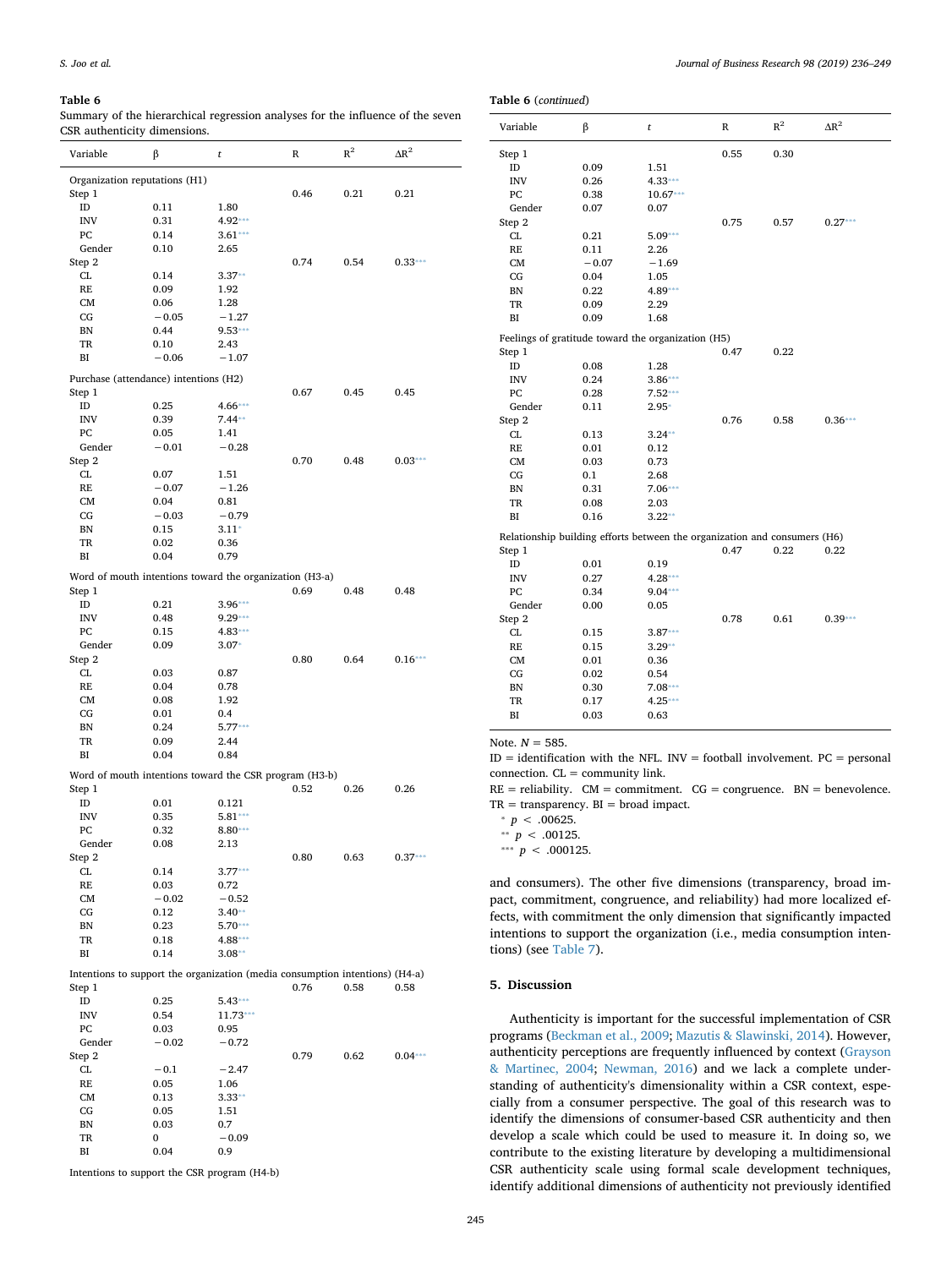<span id="page-10-0"></span>Summary of the influence of the seven CSR authenticity dimensions.

| <b>OV</b>                    |                   | CSR authenticity dimensions |           |          |                                   |           |          |
|------------------------------|-------------------|-----------------------------|-----------|----------|-----------------------------------|-----------|----------|
|                              | CL.<br>$t$ (Sig.) | RE                          | <b>CM</b> | CG       | <b>BN</b>                         | <b>TR</b> | ВI       |
| <b>OR</b><br>PI<br><b>WO</b> | $3.37**$          |                             |           |          | $9.53***$<br>$3.11*$<br>$5.77***$ |           |          |
| <b>WC</b><br>$IS-a$          | $3.77***$         |                             | $3.33**$  | $3.40**$ | $5.70***$                         | 4.88***   | $3.08*$  |
| $IS-b$                       | $5.09***$         |                             |           |          | 4.89***                           |           |          |
| GT                           | $3.24**$          |                             |           |          | $7.06***$                         |           | $3.22**$ |
| RB                           | $3.87***$         | $3.29**$                    |           |          | $7.08***$                         | $4.25***$ |          |

*Note*.  $OV = Outcome$  variables.  $CL = community$  link.  $RE = reliability$ .  $CM =$  commitment.  $CG =$  congruence.  $BN =$  benevolence.  $TR =$  transparency.  $BI = broad impact. OR = organization reputation. PI = purchase (attendance)$ intentions. WO = word of mouth intentions toward the organization. WC = word of mouth intentions toward the CSR program. IS-a = intentions to support the organization (media consumption intentions). IS- $b =$  intentions to support the CSR program.  $GT$  = feelings of gratitude toward the organization. RB = relationship building efforts between the organization and consumers.

<span id="page-10-3"></span><span id="page-10-1"></span> $p < .00625$ . \*\*  $p < .00125$ .

<span id="page-10-2"></span>\*\*\*  $p < .000125$ .

in the authenticity literature, and assess the effects of each dimension independently, enabling an exploration of their differential effects.

A multi-dimensional scale offers several advantages over a unidimensional scale. By identifying the multiple components of CSR authenticity, the scale enables researchers and practitioners to investigate distinct effects of authenticity to evaluate an organization's multiple CSR programs among its different target consumers (e.g., gender, age). Further, by assessing the effects of each dimension separately, rather than treating CSR authenticity as a composite or second-order factor, our approach allows researchers and practitioners to examine what aspects of a CSR program are related to overall effects and how to revise the CSR program. Thus, researchers and marketing managers can evaluate if one particular dimension may have more (or less) meaningful effects on certain dependent variables, such as organization reputation, among specific target groups, and may then be able to revise certain dimension(s) to strengthen the CSR program in an attempt to generate more favorable responses among consumers.

Our literature review and preliminary qualitative work identified seven dimensions of CSR authenticity: community link, reliability, congruence, commitment, benevolence, transparency, and broad impact. Of these, transparency (the degree to which stakeholders perceive CSR decisions, practices, outcomes, etc. to be open and available to public evaluation) and broad impact (the degree to which the initiative benefits numerous recipients) were new dimensions not previously identified in the authenticity literature, but found to particularly impact WOM about the CSR program (transparency and broad impact), relationship building efforts between the organization and consumers (transparency), and feelings of gratitude (broad impact). In addition, our preliminary research highlighted the importance of personal connection for influencing perceptions of authenticity, a factor we incorporated as a control variable. While [McShane and Cunningham](#page-12-23) [\(2012\)](#page-12-23) found that emotional engagement influenced employee perceptions of a company's CSR actions, this concept has not been studied with respect to consumer perceptions of authenticity. Consistent with the focus group discussions, we found this variable explained consumer perceptions toward the organization as well as attitudes toward the CSR program. In addition, personal connection was positively associated with perceptions of the organization's reputation. These results highlight the importance of understanding consumers' emotional engagement toward an organization's CSR actions in order to better understand consumer intentions to support CSR programs. As a whole, our

empirical work confirmed the dimensionality of the authenticity scale and that each dimension uniquely influenced several consumer outcomes.

While prior work by [Alhouti et al. \(2016\)](#page-11-1) identified four antecedents of CSR authenticity, their work conceptualizes CSR authenticity as a unidimensional construct and used a single student sample for validation, which limits generalizability. In addition, Alhouti et al. do not use formal scale development techniques to create and test their scale. Thus, our scale is the first CSR authenticity scale to be developed using formal scale development techniques and the first to adopt a multi-dimensional approach. More generally, our work builds on [Alhouti et al.'s \(2016\)](#page-11-1) findings by incorporating their antecedents into a broader framework and identifying three additional dimensions (community link, transparency, broad impact) of authenticity perceptions. These dimensions were linked with organization reputation, WOM intentions toward the CSR program, intentions to support the CSR program, relationship building efforts, and feelings of gratitude.

In addition, a comparison of our findings with those of [Alhouti et al.](#page-11-1) [\(2016\)](#page-11-1) highlights some additional characteristics which may play a role in authenticity perceptions. Alhouti et al. identified four potential antecedents of authenticity: impact, self-serving motive, reparation, and fit. These antecedents are incorporated, respectively, in our dimensions of reliability, benevolence, commitment, and congruence. However, while we find support for all four dimensions of authenticity perceptions, Alhouti et al. do not find a significant relationship between self-serving motive and CSR authenticity. This difference could relate to customers' familiarity with the organization's motives. Alhouti et al. suggest that self-serving motives may not have been a strong predictor due to a lack of consumer knowledge about the companies and their histories; this level of knowledge may have differed in our context due to the greater media attention and use of well-known athletes in the publicity for NFL's Play 60. Finally, the two studies also differed in their sample population (students vs. non-students). Future research could explore the role of these factors (familiarity, age) in affecting the relative importance of different authenticity dimensions.

Another contribution of our work beyond existing literature is that our scale conceptualizes CSR authenticity as a multi-dimensional construct and includes measures for assessing each of these dimensions in the context of CSR. We develop these CSR authenticity measures using formal scale development techniques and assess the effects of each dimension independently instead of treating CSR authenticity as a composite or higher-order construct. In doing so, our scale enables a better understanding of the antecedents of each dimension of CSR authenticity. Our empirical work confirms that a multidimensional model fits the data better than a unidimensional model, a finding which is consistent with theoretical conceptualizations of authenticity ([Morhart](#page-12-6) [et al., 2015;](#page-12-6) [Napoli et al., 2014;](#page-12-7) [Spiggle et al., 2012](#page-12-8)). In addition, by delineating the multiple dimensions of CSR authenticity, our scale contributes to both theory and practice and allows for the examination of the differential effects of each dimension on different dependent variables. While [Morhart et al. \(2015\)](#page-12-6) do consider differential effects, most prior research does not (e.g., [Napoli et al., 2014;](#page-12-7) [Spiggle et al.,](#page-12-8) [2012\)](#page-12-8). Specifically, [Morhart et al. \(2015\)](#page-12-6) find differential effects of integrity, credibility, symbolism, and continuity on emotional brand attachment and positive word-of-mouth (WOM). While integrity and credibility were found to affect both emotional brand attachment and positive WOM, symbolism only affected emotional brand attachment and continuity only affected positive WOM.

Our research further differs from prior literature in the range of outcome variables examined. Prior literature has examined overall positive effects of authenticity. For example, [Moulard et al. \(2014\)](#page-12-31) show that artist authenticity increases behavioral intentions. [Moulard](#page-12-30) [et al. \(2016\)](#page-12-30) find that brand authenticity positively impacts expected quality and brand trust. [Spiggle et al. \(2012\)](#page-12-8) find that brand extension authenticity is an important construct in predicting brand extension success and enhancing brand value (brand extension attitudes, purchase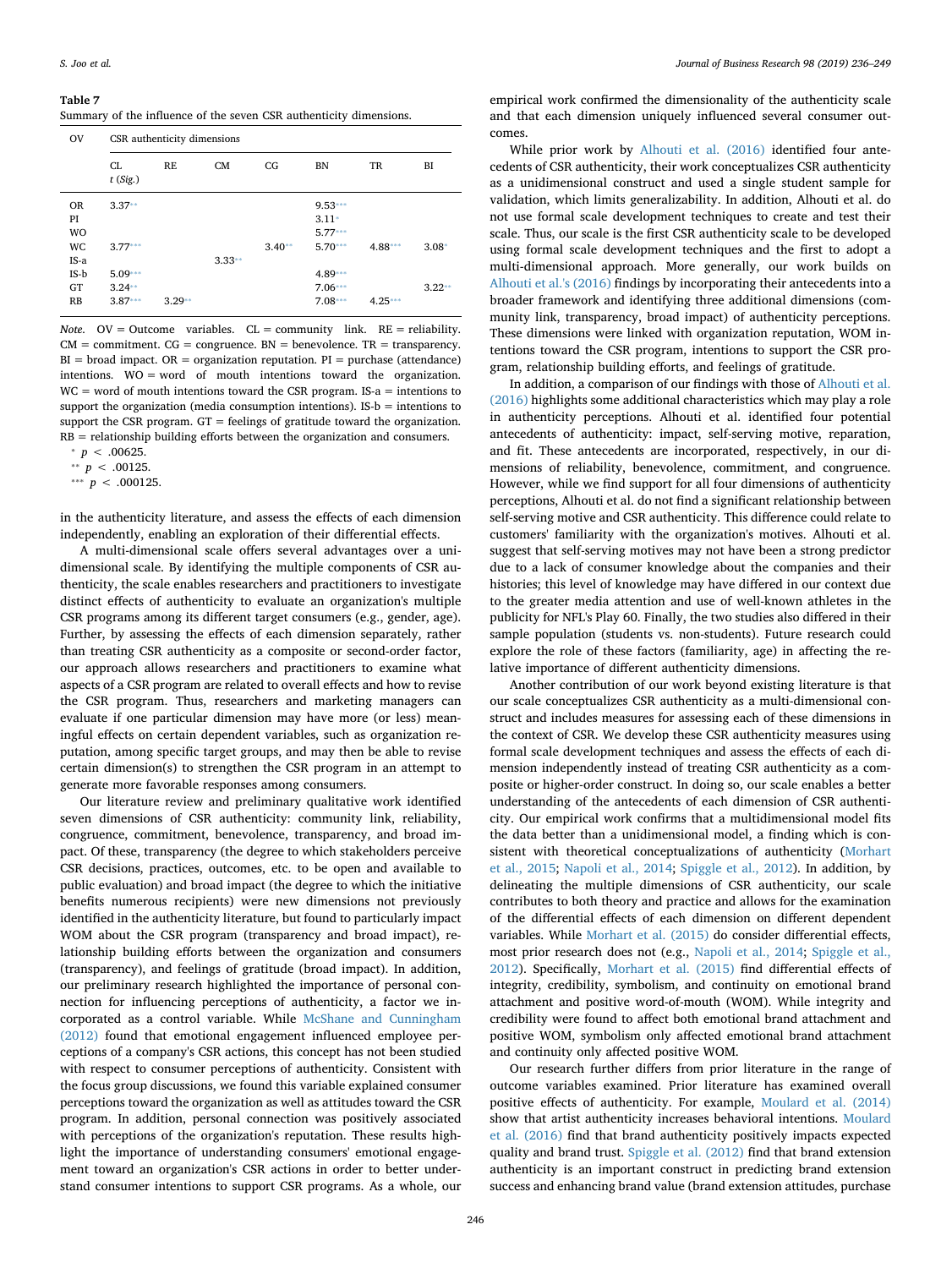intentions, and willingness to recommend). In the context of CSR, extant research suggests that CSR authenticity impacts employee perceptions ([Beckman et al., 2009](#page-11-2); [McShane & Cunningham, 2012\)](#page-12-23). In particular, [Alhouti et al. \(2016\)](#page-11-1) find that while CSR authenticity increases consumers' purchase intent and brand loyalty, it decreases boycott behaviors.

Building on these results, our research also finds positive effects of authenticity, but also tests these effects on a variety of consumer outcomes that were not previously examined (e.g., relationship building efforts, feelings of gratitude) and identifies the differential effects of distinct CSR authenticity dimensions on these outcomes. In particular, we show that our three additional dimensions (community link, transparency, broad impact) of authenticity perceptions were linked with organization reputation, WOM intentions toward the CSR program, intentions to support the CSR program, relationship building efforts, and feelings of gratitude.

However, we also find differential effects of each dimension on diverse consumer outcomes. While certain aspects of an organization's CSR endeavors (e.g., community link and benevolence) had positive effects on organization reputation, other consumer outcomes (e.g., WOM both toward the organization and its CSR program) were predicted by different aspects of CSR practices (e.g., congruence, transparency, and broad impact). Overall, benevolence was the strongest predictor of consumer outcomes (significantly predicting 7 of our 8 dependent measures), followed by community link (predicting five of the 8 consumer outcome variables).

Managerially, our scale enables managers to understand and measure CSR authenticity at different levels of abstraction. Marketers can use the scale as a diagnostic tool to evaluate their CSR programs and to identify which aspects of their programs are strong or weak with respect to impacting perceived authenticity. In addition, through an increased understanding of the multidimensionality of authenticity, our research can help provide guidance to organizations for how to better design and implement CSR programs.

## **6. Limitations and future research**

Our research served to identify dimensions of consumer-based CSR authenticity and then to develop, validate, and test a measure for assessing this construct. However, while we successfully tested and validated the scale, a number of areas remain for future research. First, our conceptualization was largely tested with programs drawn from the NFL. The NFL was selected due to the number and diversity of its CSR programs as well as its consistency in charitable contributions across teams. Thus, despite using a single industry, the research was tested and validated using a variety of CSR programs (programs focused on obesity, concussion reduction, cancer research) with a variety of audiences (youth, adults). Further, the identification of dimensions was accomplished via an in-depth analysis of the literature from a wide variety of contexts. The repetition of several dimensions across contexts as well as the corroboration of these dimensions in our focus groups suggest that the dimensionality of CSR authenticity will likely translate to different contexts. Indeed, additional research we have conducted using a baseball context provides evidence that the influence of CSR authenticity is similar across contexts. Nonetheless, future research should explore the degree to which the scale generalizes to other contexts and samples. In particular, future research could further investigate the role that emotional attachment to and familiarity of consumers with organizations plays in authenticity perceptions. Additional research could also seek to expand our inquiry beyond the CSR context. Some dimensions identified in our work (e.g., transparency) are missing from the brand authenticity literature and thus future research might build on our scale by adopting these dimensions in other literatures.

Our research also used a US sample to test the validity and applicability of the scale. Since CSR can be perceived differently across different locations and cultures ([Joo, Larkin, & Walker, 2017;](#page-12-63) [Matten &](#page-12-64)

[Moon, 2008](#page-12-64)), the effects of CSR authenticity on consumer outcomes may vary depending on how well established the organization is. Future research could examine drivers of authenticity in different cultures and with different types of organizations. Even within sports organizations, future research could examine whether the level of the organization (e.g., local sport teams and leagues vs. national ones) influences perceptions and/or the relevance of difference dimensions. The CSR authenticity scale could also be used to explore differences among similar CSR programs offered by different organizations. (For example, both Coca-Cola and the NFL have CSR programs aimed at promoting fitness: "The Troops for Fitness" and "Play 60," respectively).

A primary goal of the current research was to delineate the dimensions of CSR authenticity and thus we only explored direct relationships between authenticity and consumer outcome variables. Future research could explore more complex relationships among CSR authenticity and variables of interest. For example, CSR authenticity may first generate favorable attitudes toward an organization and the CSR program and then influence various behavioral intentions and actual behaviors, such as purchasing behavior, repurchasing, and brand-switching. Further, while consumers' identification with the organization was controlled in the current study (study 4), CSR authenticity may influence consumer identification with an organization, particularly during the early stages of emotional attachment development with the organization. Future research could explore the impact of CSR authenticity on other outcome variables, such as emotional attachment, ability to counteract undesirable associations with the organization (cf., [Wagner et al., 2009\)](#page-12-0), and boycotting behaviors (cf., [Alhouti et al., 2016](#page-11-1)).

Future research could also study additional dimensions and antecedents to those dimensions. Authenticity is related to honesty and lying. Notions of reliability and transparency are both predicated on a firm's being honest in their communications. For example, in the brand authenticity literature, [Morhart et al. \(2015\)](#page-12-6) conceptualize credibility as "the brand's transparency and honesty towards the consumer, as well as its willingness and ability to fulfill its claims" (p. 202). Future research can explore the role of honesty more explicitly in authenticity and how/if it differs from reliability. Such research may also want to consider the time-orientation of such judgments (i.e., future-oriented, present-oriented, past-oriented).

#### **Declarations of interest**

None.

## **Acknowledgements**

This research is based on the first author's dissertation under the guidance of the third (chair) and second (member) authors. The authors thank Melissa Bublitz and members of the dissertation committee – Matthew Katz and Lisa Keller – for their helpful comments. This research was partially funded by a Dissertation Research Grant from the University of Massachusetts Amherst to the first author.

## **References**

- <span id="page-11-0"></span>[Alexander, N. \(2009\). Brand authentication: Creating and maintaining brand auras.](http://refhub.elsevier.com/S0148-2963(19)30079-7/rf0005) *[European Journal of Marketing, 43](http://refhub.elsevier.com/S0148-2963(19)30079-7/rf0005)*, 551–562.
- <span id="page-11-1"></span>[Alhouti, S., Johnson, C. M., & Holloway, B. B. \(2016\). Corporate social responsibility](http://refhub.elsevier.com/S0148-2963(19)30079-7/rf0010) [authenticity: Investigating its antecedents and outcomes.](http://refhub.elsevier.com/S0148-2963(19)30079-7/rf0010) *Journal of Business Research, 69*[, 1242–1249](http://refhub.elsevier.com/S0148-2963(19)30079-7/rf0010).
- <span id="page-11-5"></span>[Barone, M. J., Norman, A. T., & Miyazaki, A. D. \(2007\). Consumer response to retailer use](http://refhub.elsevier.com/S0148-2963(19)30079-7/rf0015) [of cause-related marketing: Is more fit better?](http://refhub.elsevier.com/S0148-2963(19)30079-7/rf0015) *Journal of Retailing, 83*, 437–445.
- <span id="page-11-4"></span>[Basu, K., & Palazzo, G. \(2008\). Corporate social responsibility: A process model of sen](http://refhub.elsevier.com/S0148-2963(19)30079-7/rf0020)semaking. *[Academy of Management Review, 33](http://refhub.elsevier.com/S0148-2963(19)30079-7/rf0020)*, 122–136.
- <span id="page-11-2"></span>[Beckman, T., Colwell, A., & Cunningham, P. H. \(2009\). The emergence of corporate social](http://refhub.elsevier.com/S0148-2963(19)30079-7/rf0025) [responsibility in Chile: The importance of authenticity and social networks.](http://refhub.elsevier.com/S0148-2963(19)30079-7/rf0025) *Journal of [Business Ethics, 86](http://refhub.elsevier.com/S0148-2963(19)30079-7/rf0025)*, 191–206.
- <span id="page-11-3"></span>[Belk, R. W., & Costa, J. A. \(1998\). The mountain man myth: A contemporary consuming](http://refhub.elsevier.com/S0148-2963(19)30079-7/rf0030) fantasy. *[Journal of Consumer Research, 25](http://refhub.elsevier.com/S0148-2963(19)30079-7/rf0030)*, 218–240.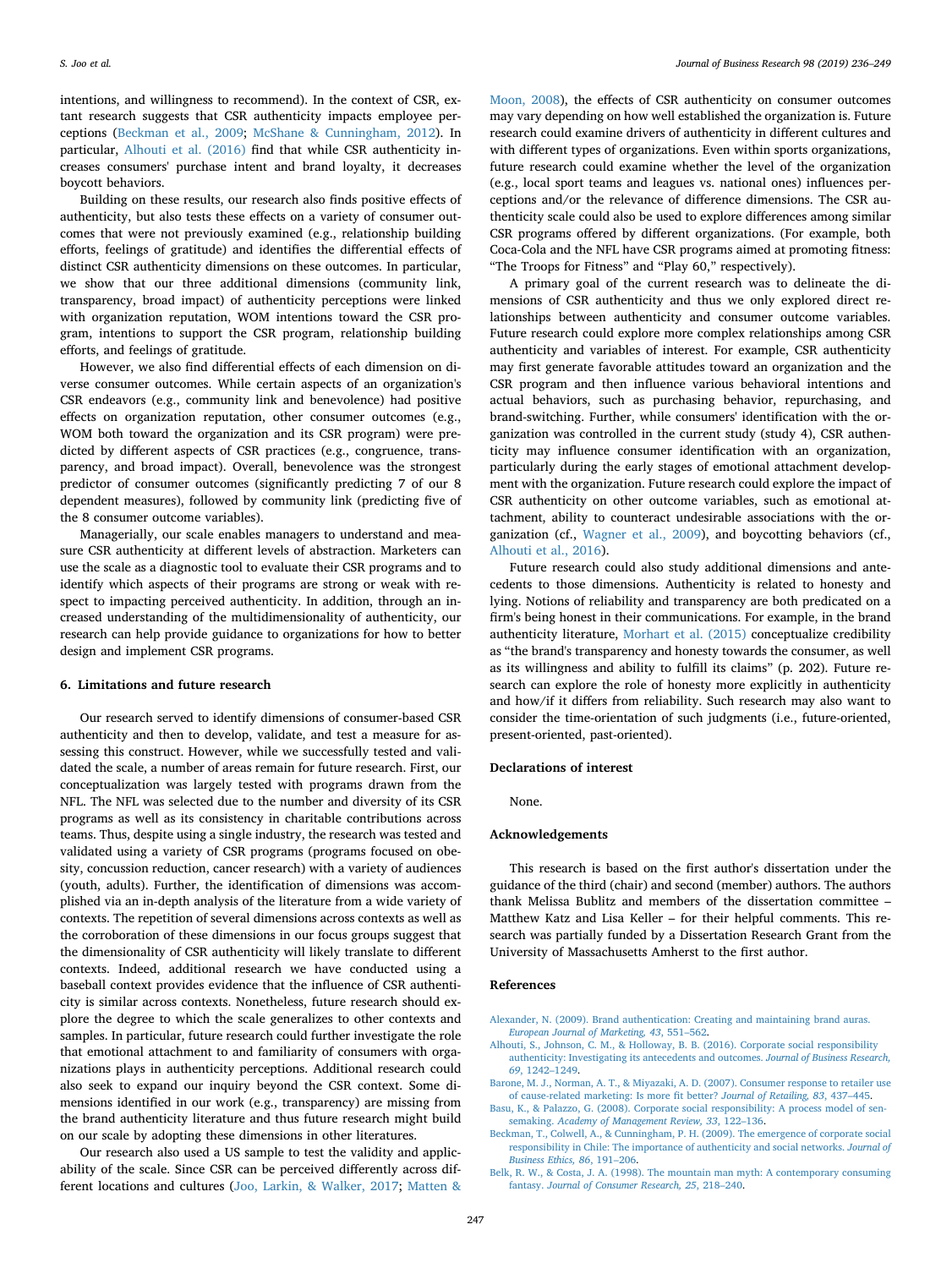<span id="page-12-28"></span>[Beverland, M., Lindgreen, A., & Vink, M. W. \(2008\). Projecting authenticity through](http://refhub.elsevier.com/S0148-2963(19)30079-7/rf0035) advertising. *[Journal of Advertising, 37](http://refhub.elsevier.com/S0148-2963(19)30079-7/rf0035)*, 5–15.

- <span id="page-12-16"></span>[Beverland, M. B. \(2006\). The 'real thing': Branding authenticity in the luxury wine trade.](http://refhub.elsevier.com/S0148-2963(19)30079-7/rf0040) *[Journal of Business Research, 59](http://refhub.elsevier.com/S0148-2963(19)30079-7/rf0040)*, 251–258.
- <span id="page-12-17"></span>[Beverland, M. B., & Farrelly, F. J. \(2010\). The quest for authenticity in consumption:](http://refhub.elsevier.com/S0148-2963(19)30079-7/rf0045) [consumers' purposive choice of authentic cues to shape experienced outcomes.](http://refhub.elsevier.com/S0148-2963(19)30079-7/rf0045) *[Journal of Consumer Research, 36](http://refhub.elsevier.com/S0148-2963(19)30079-7/rf0045)*, 838–856.
- <span id="page-12-37"></span>Boyatzis, R. E. (1998). *[Transforming qualitative information: Thematic analysis and code](http://refhub.elsevier.com/S0148-2963(19)30079-7/rf0050) development.* [Thousand Oaks, CA: Sage](http://refhub.elsevier.com/S0148-2963(19)30079-7/rf0050).
- <span id="page-12-34"></span>[Bradish, C. L., & Cronin, J. J. \(2009\). Corporate social responsibility in sport.](http://refhub.elsevier.com/S0148-2963(19)30079-7/rf0055) *Journal of [Sport Management, 23](http://refhub.elsevier.com/S0148-2963(19)30079-7/rf0055)*, 691–697.
- <span id="page-12-26"></span>[Brakus, J. J., Schmitt, B. H., & Zarantonello, L. \(2009\). Brand experience: What is it? How](http://refhub.elsevier.com/S0148-2963(19)30079-7/rf0060) [is it measured? Does it affect loyalty?](http://refhub.elsevier.com/S0148-2963(19)30079-7/rf0060) *Journal of Marketing, 73*, 52–68.
- <span id="page-12-4"></span>[Brown, S., Kozinets, R. V., & Sherry, J. F., Jr. \(2003\). Teaching old brands new tricks:](http://refhub.elsevier.com/S0148-2963(19)30079-7/rf0065) [Retrobranding and the revival of brand meaning.](http://refhub.elsevier.com/S0148-2963(19)30079-7/rf0065) *Journal of Marketing, 67*, 19–33.
- <span id="page-12-9"></span>[Brown, T., & Dacin, P. A. \(1997\). The company and the product: Corporate associations](http://refhub.elsevier.com/S0148-2963(19)30079-7/rf0070) [and consumer product responses.](http://refhub.elsevier.com/S0148-2963(19)30079-7/rf0070) *Journal of Marketing, 61*(1), 68–84.
- <span id="page-12-27"></span>[Churchill, G. A., Jr. \(1979\). A paradigm for developing better measures of marketing](http://refhub.elsevier.com/S0148-2963(19)30079-7/rf0075) constructs. *[Journal of Marketing Research, 16](http://refhub.elsevier.com/S0148-2963(19)30079-7/rf0075)*, 64–73.
- <span id="page-12-10"></span>Cone (2013). 2013 cone communications/echo global CSR study. Retrieved June 10, 2013 from [http://www.conecomm.com/2013-global-csr-study-report.](http://www.conecomm.com/2013-global-csr-study-report)
- <span id="page-12-1"></span>[Delmas, M. A., & Burbano, V. C. \(2011\). The drivers of greenwashing.](http://refhub.elsevier.com/S0148-2963(19)30079-7/rf0085) *California [Management Review, 54](http://refhub.elsevier.com/S0148-2963(19)30079-7/rf0085)*, 64–87.
- <span id="page-12-25"></span>[Driver, M. \(2006\). Beyond the stalemate of economics versus ethics: Corporate social](http://refhub.elsevier.com/S0148-2963(19)30079-7/rf0090) [responsibility and the discourse of the organizational self.](http://refhub.elsevier.com/S0148-2963(19)30079-7/rf0090) *Journal of Business Ethics, 66*[, 337–356](http://refhub.elsevier.com/S0148-2963(19)30079-7/rf0090).
- <span id="page-12-12"></span>[Ellen, P. S., Webb, D. J., & Mohr, L. A. \(2006\). Building corporate associations: Consumer](http://refhub.elsevier.com/S0148-2963(19)30079-7/rf0095) [attributions for corporate socially responsible programs.](http://refhub.elsevier.com/S0148-2963(19)30079-7/rf0095) *Journal of the Academy of [Marketing Science, 34](http://refhub.elsevier.com/S0148-2963(19)30079-7/rf0095)*, 147–157.
- <span id="page-12-36"></span>[Extejt, M. M. \(2004\). Philanthropy and professional sports teams.](http://refhub.elsevier.com/S0148-2963(19)30079-7/rf0100) *International Journal of [Sport Management, 4](http://refhub.elsevier.com/S0148-2963(19)30079-7/rf0100)*, 215–228.
- <span id="page-12-51"></span>[Fink, J. S., Trail, G. T., & Anderson, D. F. \(2002\). An examination of team identification:](http://refhub.elsevier.com/S0148-2963(19)30079-7/rf0105) [Which motives are most salient to its existence?](http://refhub.elsevier.com/S0148-2963(19)30079-7/rf0105) *International Sports Journal, 6*(2), [195–207](http://refhub.elsevier.com/S0148-2963(19)30079-7/rf0105).
- <span id="page-12-46"></span>[Fornell, C., & Larcker, D. F. \(1981\). Evaluating structural equation models with un](http://refhub.elsevier.com/S0148-2963(19)30079-7/rf0110)[observable variables and measurement error.](http://refhub.elsevier.com/S0148-2963(19)30079-7/rf0110) *Journal of Marketing Research, 18*, [39–50](http://refhub.elsevier.com/S0148-2963(19)30079-7/rf0110).
- <span id="page-12-19"></span>[Frazier, B. N., Gelman, S. A., Wilson, A., & Hood, B. \(2009\). Picasso paintings, moon](http://refhub.elsevier.com/S0148-2963(19)30079-7/rf0115) [rocks, and hand-written Beatles lyrics: Adults' evaluations of authentic objects.](http://refhub.elsevier.com/S0148-2963(19)30079-7/rf0115) *[Journal of Cognition and Culture, 9](http://refhub.elsevier.com/S0148-2963(19)30079-7/rf0115)*, 1–14.
- <span id="page-12-2"></span>Gaines, C. (2013). Only 5% of Americans call the NBA their favorite sport. Retrieved May 20, 2016 from [http://www.businessinsider.com/most-popular-sports-in-the-us-](http://www.businessinsider.com/most-popular-sports-in-the-us-2016-3)[2016-3.](http://www.businessinsider.com/most-popular-sports-in-the-us-2016-3)
- <span id="page-12-56"></span>[Gaines-Ross, L. \(1998\). Leveraging corporate equity.](http://refhub.elsevier.com/S0148-2963(19)30079-7/rf0125) *Corporate Reputation Review, 1*, [51–56](http://refhub.elsevier.com/S0148-2963(19)30079-7/rf0125).
- <span id="page-12-5"></span>Gilmore, J. H., & Pine, J. B. (2007). *[Authenticity: What consumers really want.](http://refhub.elsevier.com/S0148-2963(19)30079-7/rf0130)* Boston, MA: [Harvard Business School Press](http://refhub.elsevier.com/S0148-2963(19)30079-7/rf0130).
- <span id="page-12-21"></span>[Godfrey, P. C. \(2005\). The relationship between corporate philanthropy and shareholder](http://refhub.elsevier.com/S0148-2963(19)30079-7/rf0135) [wealth: A risk management perspective.](http://refhub.elsevier.com/S0148-2963(19)30079-7/rf0135) *Academy of Management Review, 30*, [777–798](http://refhub.elsevier.com/S0148-2963(19)30079-7/rf0135).
- <span id="page-12-60"></span>[Grau, S. L., & Folse, J. A. G. \(2007\). Cause-related marketing \(CRM\): The influence of](http://refhub.elsevier.com/S0148-2963(19)30079-7/rf0140) [donation proximity and message-framing cues on the less-involved consumer.](http://refhub.elsevier.com/S0148-2963(19)30079-7/rf0140) *Journal [of Advertising, 36](http://refhub.elsevier.com/S0148-2963(19)30079-7/rf0140)*, 19–33.
- <span id="page-12-14"></span>[Grayson, K., & Martinec, R. \(2004\). Consumer perceptions of iconicity and indexicality](http://refhub.elsevier.com/S0148-2963(19)30079-7/rf0145) [and their influence on assessments of authentic market offerings.](http://refhub.elsevier.com/S0148-2963(19)30079-7/rf0145) *Journal of Consumer [Research, 31](http://refhub.elsevier.com/S0148-2963(19)30079-7/rf0145)*, 296–312.
- <span id="page-12-47"></span>[Hair, J. F., Black, W. C., Babin, B., & Anderson, R. E. \(2009\).](http://refhub.elsevier.com/S0148-2963(19)30079-7/rf0150) *Multivariate data analyses* [\(7th ed.\). New York: Prentice Hall](http://refhub.elsevier.com/S0148-2963(19)30079-7/rf0150).
- <span id="page-12-42"></span>[Hardesty, D. M., & Bearden, W. O. \(2004\). The use of expert judges in scale development:](http://refhub.elsevier.com/S0148-2963(19)30079-7/rf0155) [Implications for improving face validity of measures of unobservable constructs.](http://refhub.elsevier.com/S0148-2963(19)30079-7/rf0155) *[Journal of Business Research, 57](http://refhub.elsevier.com/S0148-2963(19)30079-7/rf0155)*, 98–107.
- <span id="page-12-39"></span>[Hinkin, T. R. \(1995\). A review of scale development practices in the study of organiza](http://refhub.elsevier.com/S0148-2963(19)30079-7/rf0160)tions. *[Journal of Management, 21](http://refhub.elsevier.com/S0148-2963(19)30079-7/rf0160)*(5), 967–988.
- <span id="page-12-29"></span>[Holt, D. B. \(2002\). Why do brands cause trouble? A dialectical theory of consumer culture](http://refhub.elsevier.com/S0148-2963(19)30079-7/rf0165) and branding. *[Journal of Consumer Research, 29](http://refhub.elsevier.com/S0148-2963(19)30079-7/rf0165)*, 70–90.
- <span id="page-12-48"></span>[Homburg, C., Schwemmle, M., & Kuehnl, C. \(2015\). New product design: concept,](http://refhub.elsevier.com/S0148-2963(19)30079-7/rf0170) [measurement, and consequences.](http://refhub.elsevier.com/S0148-2963(19)30079-7/rf0170) *Journal of Marketing, 79*, 41–56.
- <span id="page-12-63"></span>[Joo, S., Larkin, B., & Walker, N. \(2017\). Institutional isomorphism and social responsi](http://refhub.elsevier.com/S0148-2963(19)30079-7/rf0175)bility in professional sports. *[Sport, Business and Management: An International Journal,](http://refhub.elsevier.com/S0148-2963(19)30079-7/rf0175) 7*[, 38–57.](http://refhub.elsevier.com/S0148-2963(19)30079-7/rf0175)
- <span id="page-12-52"></span>[Ko, Y. J., Kim, K., Claussen, C. L., & Kim, T. H. \(2008\). The effects of sport involvement,](http://refhub.elsevier.com/S0148-2963(19)30079-7/rf0180) [sponsor awareness and corporate image on intention to purchase sponsors' products.](http://refhub.elsevier.com/S0148-2963(19)30079-7/rf0180) *[International Journal of Sports Marketing & Sponsorship, 9](http://refhub.elsevier.com/S0148-2963(19)30079-7/rf0180)*, 79–94.
- <span id="page-12-57"></span>[Kwon, H. H., Trail, G., & James, J. D. \(2007\). The mediating role of perceived value: Team](http://refhub.elsevier.com/S0148-2963(19)30079-7/rf0185) [identification and purchase intention of teamlicensed apparel.](http://refhub.elsevier.com/S0148-2963(19)30079-7/rf0185) *Journal of Sport [Management, 21](http://refhub.elsevier.com/S0148-2963(19)30079-7/rf0185)*, 540–554.
- <span id="page-12-22"></span>[Leigh, T. W., Peters, C., & Shelton, J. \(2006\). The consumer quest for authenticity: The](http://refhub.elsevier.com/S0148-2963(19)30079-7/rf0190) [multiplicity of meanings within the MG subculture of consumption.](http://refhub.elsevier.com/S0148-2963(19)30079-7/rf0190) *Journal of the [Academy of Marketing Science, 34](http://refhub.elsevier.com/S0148-2963(19)30079-7/rf0190)*, 481–493.
- <span id="page-12-11"></span>Mackey, J., & Sisodia, R. (2013). *[Conscious capitalism: Liberating the heroic spirit of business.](http://refhub.elsevier.com/S0148-2963(19)30079-7/rf0195)* [Boston, MA: Harvard Business Review Press.](http://refhub.elsevier.com/S0148-2963(19)30079-7/rf0195)
- <span id="page-12-64"></span>[Matten, D., & Moon, J. \(2008\). "Implicit" and "explicit" CSR: A conceptual framework for](http://refhub.elsevier.com/S0148-2963(19)30079-7/rf0200) [a comparative understanding of corporate social responsibility.](http://refhub.elsevier.com/S0148-2963(19)30079-7/rf0200) *Academy of [Management Review, 33](http://refhub.elsevier.com/S0148-2963(19)30079-7/rf0200)*, 404–424.
- <span id="page-12-13"></span>[Mazutis, D. D., & Slawinski, N. \(2014\). Reconnecting business and society: Perceptions of](http://refhub.elsevier.com/S0148-2963(19)30079-7/rf0205) [authenticity in corporate social responsibility.](http://refhub.elsevier.com/S0148-2963(19)30079-7/rf0205) *Journal of Business Ethics, 131*, 1–14.
- <span id="page-12-61"></span>[McCullough, M. E., Emmons, R. A., & Tsang, J. A. \(2002\). The grateful disposition: A](http://refhub.elsevier.com/S0148-2963(19)30079-7/rf0210) conceptual and empirical topography. *[Journal of Personality and Social Psychology, 82](http://refhub.elsevier.com/S0148-2963(19)30079-7/rf0210)*, [112–127](http://refhub.elsevier.com/S0148-2963(19)30079-7/rf0210).
- <span id="page-12-23"></span>[McShane, L., & Cunningham, P. \(2012\). To thine own self be true? Employees' judgments](http://refhub.elsevier.com/S0148-2963(19)30079-7/rf0215) [of the authenticity of their organization's corporate social responsibility program.](http://refhub.elsevier.com/S0148-2963(19)30079-7/rf0215) *[Journal of Business Ethics, 108](http://refhub.elsevier.com/S0148-2963(19)30079-7/rf0215)*, 81–100.
- <span id="page-12-49"></span>[Mohr, A., & Webb, D. J. \(2005\). The effects of corporate social responsibility and price on](http://refhub.elsevier.com/S0148-2963(19)30079-7/rf0220) consumer responses. *[The Journal of Consumer Affairs, 39](http://refhub.elsevier.com/S0148-2963(19)30079-7/rf0220)*, 121–147.
- <span id="page-12-20"></span>[Molleda, J. C. \(2010\). Authenticity and the construct's dimensions in public relations and](http://refhub.elsevier.com/S0148-2963(19)30079-7/rf0225) communication research. *[Journal of Communication Management, 14](http://refhub.elsevier.com/S0148-2963(19)30079-7/rf0225)*, 223–236.
- <span id="page-12-6"></span>[Morhart, F., Malär, L., Guèvremont, A., Girardin, F., & Grohmann, B. \(2015\). Brand au](http://refhub.elsevier.com/S0148-2963(19)30079-7/rf0230)[thenticity: An integrative framework and measurement scale.](http://refhub.elsevier.com/S0148-2963(19)30079-7/rf0230) *Journal of Consumer [Psychology, 25](http://refhub.elsevier.com/S0148-2963(19)30079-7/rf0230)*, 200–218.
- <span id="page-12-15"></span>[Moulard, J. G., Garrity, C. P., & Rice, D. H. \(2015\). What makes a human brand au](http://refhub.elsevier.com/S0148-2963(19)30079-7/rf0235)[thentic? Identifying the antecedents of celebrity authenticity.](http://refhub.elsevier.com/S0148-2963(19)30079-7/rf0235) *Psychology and [Marketing, 32](http://refhub.elsevier.com/S0148-2963(19)30079-7/rf0235)*, 173–186.
- <span id="page-12-30"></span>[Moulard, J. G., Raggio, R. D., & Folse, J. A. G. \(2016\). Brand authenticity: Testing the](http://refhub.elsevier.com/S0148-2963(19)30079-7/rf0240) [antecedents and outcomes of brand management's passion for its products.](http://refhub.elsevier.com/S0148-2963(19)30079-7/rf0240) *Psychology [and Marketing, 33](http://refhub.elsevier.com/S0148-2963(19)30079-7/rf0240)*(6), 421–436.
- <span id="page-12-31"></span>[Moulard, J. G., Rice, D. H., Garrity, C. P., & Mangus, S. M. \(2014\). Artist authenticity:](http://refhub.elsevier.com/S0148-2963(19)30079-7/rf0245) [How artists' passion and commitment shape consumers' perceptions and behavioral](http://refhub.elsevier.com/S0148-2963(19)30079-7/rf0245) intentions across genders. *[Psychology and Marketing, 31](http://refhub.elsevier.com/S0148-2963(19)30079-7/rf0245)*(8), 576–590.
- <span id="page-12-44"></span>[Murphy, K. R., & Davidshofer, C. O. \(2001\). Validity of measurement: Content and con](http://refhub.elsevier.com/S0148-2963(19)30079-7/rf0250)struct-oriented validation strategies. *[Psychological Testing: Principles and Applications,](http://refhub.elsevier.com/S0148-2963(19)30079-7/rf0250)* [153–177](http://refhub.elsevier.com/S0148-2963(19)30079-7/rf0250).
- <span id="page-12-45"></span>Muthén, L. K., & Muthén, O. M. (2008). *[Mplus \(Version 5.2\). Los Angeles, CA: Muthén &](http://refhub.elsevier.com/S0148-2963(19)30079-7/rf0255) [Muthén. \[Computer software\]](http://refhub.elsevier.com/S0148-2963(19)30079-7/rf0255)*.
- <span id="page-12-7"></span>[Napoli, J., Dickinson, S. J., Beverland, M. B., & Farrelly, F. \(2014\). Measuring consumer](http://refhub.elsevier.com/S0148-2963(19)30079-7/rf0260)based brand authenticity. *[Journal of Business Research, 67](http://refhub.elsevier.com/S0148-2963(19)30079-7/rf0260)*, 1090–1098.
- <span id="page-12-24"></span>[Newman, G. E. \(2016\). An essentialist account of authenticity.](http://refhub.elsevier.com/S0148-2963(19)30079-7/rf0265) *Journal of Cognition and Culture, 16*[\(3–4\), 294–321.](http://refhub.elsevier.com/S0148-2963(19)30079-7/rf0265)
- <span id="page-12-62"></span>[Reynolds, K. E., & Beatty, S. E. \(1999\). Customer benefits and company consequences of](http://refhub.elsevier.com/S0148-2963(19)30079-7/rf0270) [customer salesperson relationship in retailing.](http://refhub.elsevier.com/S0148-2963(19)30079-7/rf0270) *Journal of Retailing, 75*, 11–32.
- <span id="page-12-50"></span>[Romani, S., Grappi, S., & Bagozzi, R. P. \(2013\). Explaining consumer reactions to cor](http://refhub.elsevier.com/S0148-2963(19)30079-7/rf0275)[porate social responsibility: The role of gratitude and altruistic values.](http://refhub.elsevier.com/S0148-2963(19)30079-7/rf0275) *Journal of [Business Ethics, 114](http://refhub.elsevier.com/S0148-2963(19)30079-7/rf0275)*(2), 193–206.
- <span id="page-12-53"></span>[Ross, J. K., Patterson, L. T., & Stutts, M. A. \(1992\). Consumer perceptions of organizations](http://refhub.elsevier.com/S0148-2963(19)30079-7/rf0280) that use cause-related marketing. *[Journal of the Academy of Marketing Science, 20](http://refhub.elsevier.com/S0148-2963(19)30079-7/rf0280)*(1), [93–97](http://refhub.elsevier.com/S0148-2963(19)30079-7/rf0280).
- <span id="page-12-35"></span>Schwartz, N., & McGarry, T. (2014). The NFL is the most popular sport in America for the 30th year running. Retrieved January 18, 2017 from [http://ftw.usatoday.com/2014/](http://ftw.usatoday.com/2014/01/nfl-most-popular-sport-poll) [01/nfl-most-popular-sport-poll](http://ftw.usatoday.com/2014/01/nfl-most-popular-sport-poll).
- <span id="page-12-32"></span>[Sen, S., & Bhattacharya, C. B. \(2001\). Does doing good always lead to doing better?](http://refhub.elsevier.com/S0148-2963(19)30079-7/rf0290) [Consumer reactions to corporate social responsibility.](http://refhub.elsevier.com/S0148-2963(19)30079-7/rf0290) *Journal of Marketing Research, 38*[, 225–243](http://refhub.elsevier.com/S0148-2963(19)30079-7/rf0290).
- <span id="page-12-33"></span>[Siegfried, J., & Zimbalist, A. \(2000\). The economics of sports facilities and their com](http://refhub.elsevier.com/S0148-2963(19)30079-7/rf0295)munities. *[The Journal of Economic Perspectives, 14](http://refhub.elsevier.com/S0148-2963(19)30079-7/rf0295)*(3), 95–114.
- <span id="page-12-40"></span>[Speed, R., & Thompson, P. \(2000\). Determinants of sports sponsorship response.](http://refhub.elsevier.com/S0148-2963(19)30079-7/rf0300) *Journal [of the Academy of Marketing Science, 28](http://refhub.elsevier.com/S0148-2963(19)30079-7/rf0300)*, 226–238.
- <span id="page-12-8"></span>[Spiggle, S., Nguyen, H. T., & Caravella, M. \(2012\). More than fit: Brand extension au](http://refhub.elsevier.com/S0148-2963(19)30079-7/rf0305)thenticity. *[Journal of Marketing Research, 49](http://refhub.elsevier.com/S0148-2963(19)30079-7/rf0305)*, 967–983.
- <span id="page-12-3"></span>Sternberg, J. (2013). Digiday. *The NFL flagged for 'Pinkwashing'*. Retrieved December 21, 2013, from [http://digiday.com/brands/nfl-crucial-catch/.](http://digiday.com/brands/nfl-crucial-catch/)
- <span id="page-12-38"></span>[Strathern, M. \(2000\). The tyranny of transparency.](http://refhub.elsevier.com/S0148-2963(19)30079-7/rf0315) *British Educational Research Journal, 26*[, 309–321](http://refhub.elsevier.com/S0148-2963(19)30079-7/rf0315).
- <span id="page-12-41"></span>[Tian, K. T., Bearden, W. O., & Hunter, G. L. \(2001\). Consumers' need for uniqueness: Scale](http://refhub.elsevier.com/S0148-2963(19)30079-7/rf0320) development and validation. *[Journal of Consumer Research, 28](http://refhub.elsevier.com/S0148-2963(19)30079-7/rf0320)*, 50–66.
- <span id="page-12-58"></span>[Trail, G. T., Anderson, D. F., & Fink, J. S. \(2005\). Consumer satisfaction and identity](http://refhub.elsevier.com/S0148-2963(19)30079-7/rf0325) [theory: A model of sport spectator conative loyalty.](http://refhub.elsevier.com/S0148-2963(19)30079-7/rf0325) *Sport Marketing Quarterly, 14*, [98–112.](http://refhub.elsevier.com/S0148-2963(19)30079-7/rf0325)
- <span id="page-12-54"></span>[Trail, T. G., & James, J. \(2001\). The motivation scale for sport consumption. Assessment](http://refhub.elsevier.com/S0148-2963(19)30079-7/rf0330) [of the scale's psychometric properties.](http://refhub.elsevier.com/S0148-2963(19)30079-7/rf0330) *Journal of Sport Behavior, 24*, 108–127.
- <span id="page-12-55"></span>[Tsiotsou, R., & Alexandris, K. \(2009\). Delineating the outcomes of sponsorship: Sponsor](http://refhub.elsevier.com/S0148-2963(19)30079-7/rf0335) [image, word of mouth, and purchase intentions.](http://refhub.elsevier.com/S0148-2963(19)30079-7/rf0335) *International Journal of Retail & [Distribution Management, 37](http://refhub.elsevier.com/S0148-2963(19)30079-7/rf0335)*, 358–369.
- <span id="page-12-0"></span>[Wagner, T., Lutz, R. J., & Weitz, B. A. \(2009\). Corporate hypocrisy: Overcoming the threat](http://refhub.elsevier.com/S0148-2963(19)30079-7/rf0340) [of inconsistent corporate social responsibility perceptions.](http://refhub.elsevier.com/S0148-2963(19)30079-7/rf0340) *Journal of Marketing, 73*, [77–91](http://refhub.elsevier.com/S0148-2963(19)30079-7/rf0340).
- <span id="page-12-59"></span>[Walker, M., Heere, B., Parent, M. M., & Drane, D. \(2010\). Social responsibility and the](http://refhub.elsevier.com/S0148-2963(19)30079-7/rf0345) [Olympic games: The mediating role of consumer attributions.](http://refhub.elsevier.com/S0148-2963(19)30079-7/rf0345) *Journal of Business Ethics, 95*[, 659–680.](http://refhub.elsevier.com/S0148-2963(19)30079-7/rf0345)
- <span id="page-12-18"></span>[Wang, N. \(1999\). Rethinking authenticity in tourism experience.](http://refhub.elsevier.com/S0148-2963(19)30079-7/rf0350) *Annals of Tourism [Research, 26](http://refhub.elsevier.com/S0148-2963(19)30079-7/rf0350)*, 349–370.
- <span id="page-12-43"></span>[Zaichkowsky, J. L. \(1985\). Measuring the involvement construct.](http://refhub.elsevier.com/S0148-2963(19)30079-7/rf0355) *Journal of Consumer [Research, 12](http://refhub.elsevier.com/S0148-2963(19)30079-7/rf0355)*, 341–352.

**Soyoung Joo** is an Assistant Professor of Marketing at the School of Business, Siena College. She earned her PhD from the Isenberg School of Management, University of Massachusetts Amherst. Her research interests revolve around three main themes: corporate social responsibility (CSR), authenticity, and brand attachment, which she generally studies within the context of consumer behavior. More specifically, her research agenda is linked to consumer behavior that is associated with sport-related consumer identities, brand attachment formation, and sport-brand cause marketing campaigns. Her work has been published in the *Proceedings of the Academy of Marketing Science*, *European Sport Management Quarterly*, and *Sport*, *Business*, *and Management*: *An International Journal*. She has also presented her research at major conferences such as the *American Marketing*